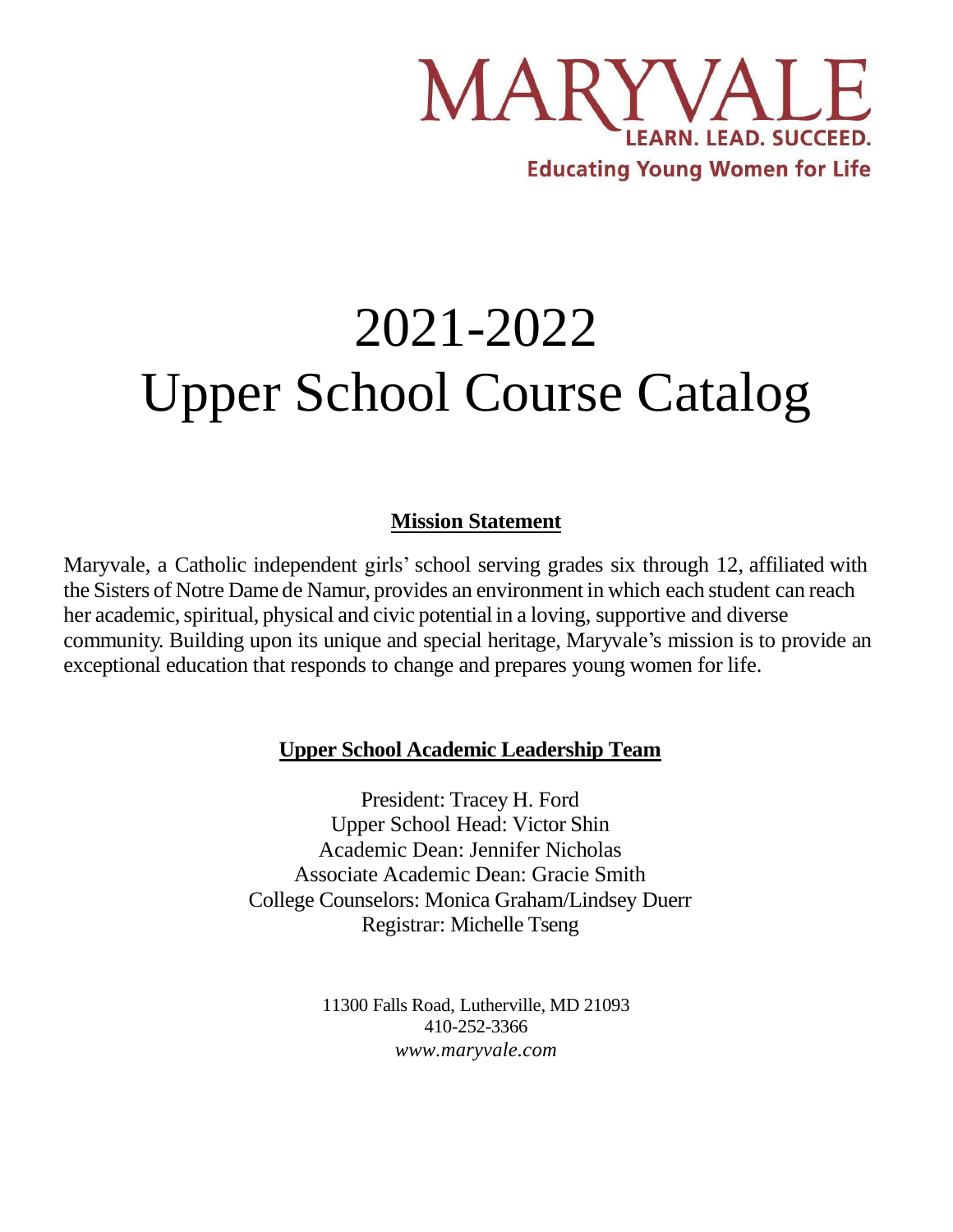## **TABLE OF CONTENTS**

<span id="page-1-1"></span><span id="page-1-0"></span>

|                                             | -1 |
|---------------------------------------------|----|
|                                             |    |
|                                             |    |
| <b>Academic Department Course Offerings</b> |    |
|                                             |    |
|                                             |    |
|                                             |    |
|                                             |    |
|                                             |    |
|                                             |    |
|                                             |    |
|                                             |    |
|                                             |    |
|                                             |    |
|                                             |    |
|                                             |    |
|                                             |    |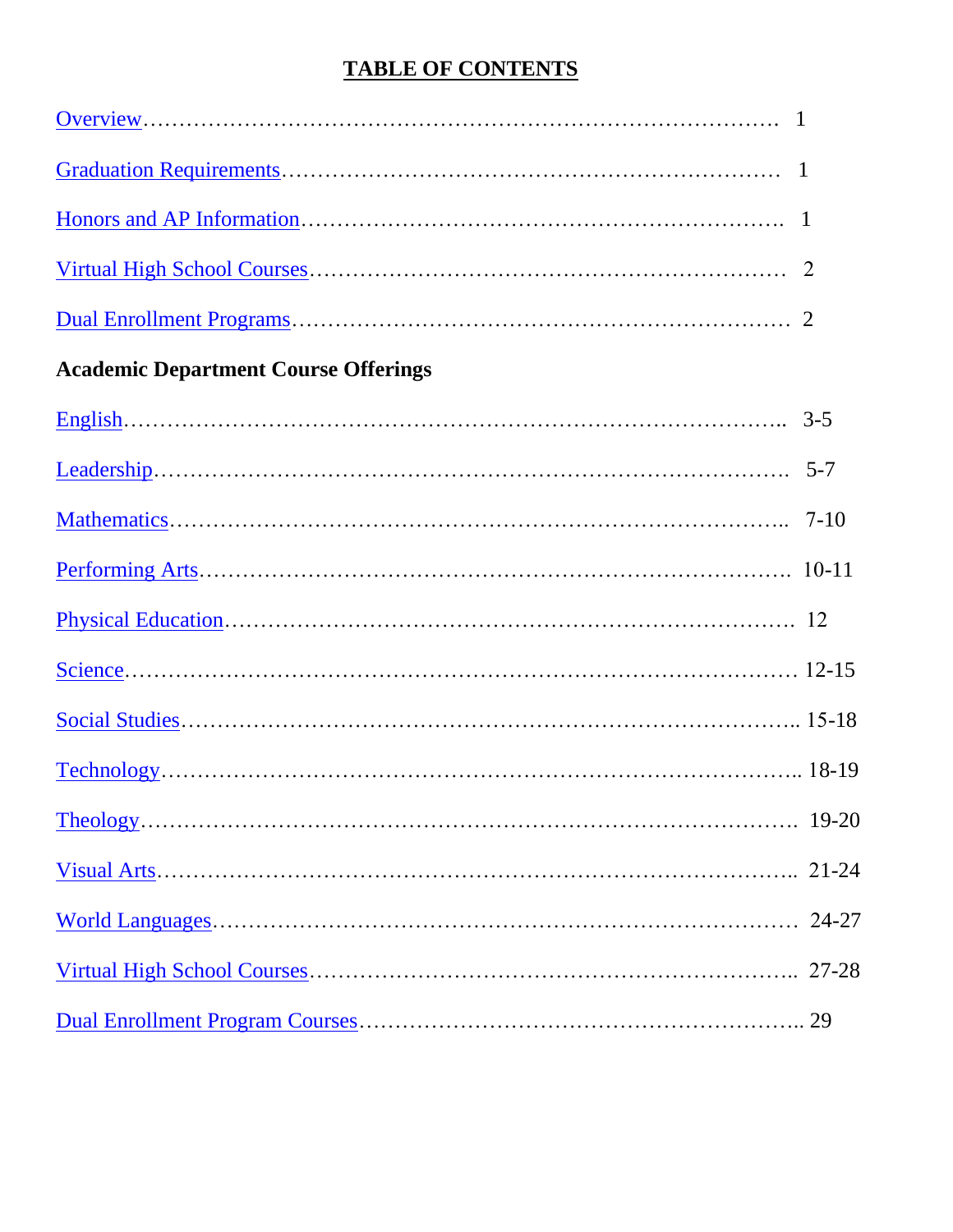## **OVERVIEW**

<span id="page-2-0"></span>This catalog is designed to aid Maryvale Upper School students in selecting classes for the next school year. Classes are listed by department. All information published in this catalog is subject to change. A minimum enrollment of **10 students is usually required** before a course can be considered a permanent part of the curriculum for the next school year. Students are reminded of the complex nature of a master schedule and the difficulties associated with changing courses after the master schedule has been constructed. A considerable amount of reflection and study should precede each student'sselection of classes.

Unless there is an irresolvable conflict in the choice of courses, which only occur in a very small percentage of situations, classes chosen by students at the time of pre-registration will become their official schedule for the upcoming year.

### **Requestsfor schedule changes made after registration will be subject to a \$50 course change fee**.

In accordance with our philosophy, the following objectives are set forth for the academic program at Maryvale:

- *Encourages integrity, resourcefulness and responsibility to foster personal growth;*
- Maintains its small class size to enable students to learn and develop skills in a cooperative environment;
- Emphasizes pride, loyalty & friendship in an atmosphere of mutual respect among students, peers, faculty and administration;
- *Challenges students with the excitement of learning and instills pride in academic success; and*
- *Provides individual academic guidance through the advisory program.*

The academic program aims to prepare students for further education. It is necessary to be aware of course content and graduation requirements before students choose their courses. After reading this booklet in its entirety, each student should:

- Review with her advisor the credits that she has previously earned to ensure graduation requirements are met;
- Give careful thought to her educational interests and goals in choosing courses, with the understanding that Maryvale's *administration will take her choices seriously;*
- *Take elective courses that will be both interesting and challenging, but also meet her educational needs.*

## <span id="page-2-1"></span>**HONORS AND ADVANCED PLACEMENT COURSES**

Honors courses are offered to qualified students in Art, English, Mathematics, Science, Social Studies, and World Languages. Each course offers intensive, in-depth study of the subject matter.

Advanced Placement courses are offered to qualified students, allowing them to pursue the study of selected subjects at the college level. Upon completion of these courses, students are required to take the AP Exam administered by the Educational Testing Service. Agrade of 4 or 5 on this exam usually results in college credit or placement in a higher-level class freshman year of college.

In choosing AP courses, the specific requirements are listed for each course by subject. All students are expected to sit for the AP exam(s) in May. The AP exam fee, which is subject to change, is set at **\$95**. Students and parents should be aware of and committed to this fee prior to registering for an AP course. AP examination registration occurs in November and fees are collected in the winter through FACTS.

Maryvale Preparatory School offers twenty-one Advanced Placement courses, approved by the College Board. These classes are designed for students who can successfully complete a college-level course.

| <b>Biology</b>                            | <b>Macroeconomics</b>                   | <b>Credits Required for Graduation</b> |             |
|-------------------------------------------|-----------------------------------------|----------------------------------------|-------------|
| Calculus AB                               | <b>Microeconomics</b>                   | English                                |             |
| Calculus BC                               | Modern World History                    | Arts                                   |             |
| Chemistry                                 | Physics $C -$ Mechanics                 | <b>Mathematics</b>                     | 4           |
| Computer Science A                        | Physics $C$ – Electricity and Magnetism | <b>Physical Education</b>              |             |
| <b>Computer Science Principles</b>        | Spanish Language and Culture            | <b>Social Studies</b>                  | 3.5         |
| English Language and Composition          | Studio Art: 2D Design                   | Science                                |             |
| <b>English Literature and Composition</b> | Studio Art: Drawing                     | Theology                               | 4           |
| <b>Environmental Science</b>              | <b>Statistics</b>                       | World Language                         | 3           |
| French Language and Culture               | US Government and Politics              | Electives                              | $2.5 - 4.5$ |
|                                           | <b>US History</b>                       | TOTAL                                  | $26 - 28$   |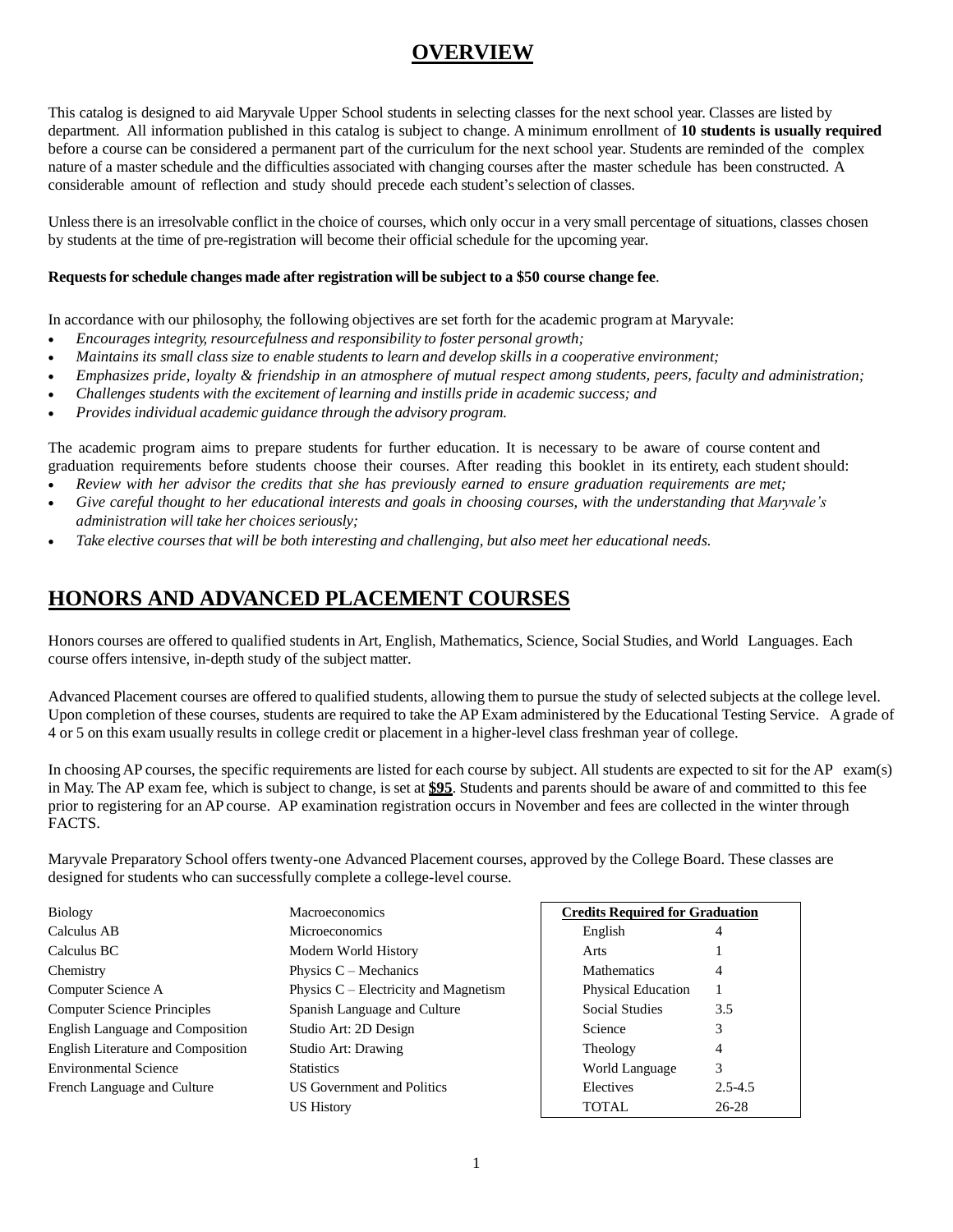## **COURSES OFFERED THROUGH VIRTUAL HIGH SCHOOL (VHS)**

<span id="page-3-0"></span>Maryvale Preparatory School offers courses in a virtual environment through The Virtual High School. These courses provide distance learning that complements our traditional high school curricula. Students in these courses will report to a classroom during a designated time block. Students must be self-motivated and determined to meet deadlines. There will be ongoing evaluations throughout the semester.

Any student who chooses to register for an online class will be required to sign a disclosure form concurring that she is aware of the responsibilities inherent in independent study and understands that grades earned are reflected on the Maryvale transcript as Pass/Fail.

The choice of courses available varies depending on each student's past academic performance and course selections. The final decision will be up to the discretion of the Upper School Head.

Additional charges, above Maryvale's tuition, are incurred for the privilege of taking these courses as the materials, videos and **staff support are not provided by Maryvale**.

## **DUAL ENROLLMENT COURSES**

<span id="page-3-1"></span>Approved students may be able to take specific courses for dual enrollment credit at Maryvale in partnership with Anne Arundel Community College and Towson University.

These courses are independent study classes and involve rigorous, college-level work that challenges the student and aids in our mission of preparing our students for the academic load of college. Earned grades in the course are Pass/Fail credit on Maryvale transcripts. In completing these dual enrollment courses, students become knowledgeable in taking a course online and can possibly earn transferable college credit. Acceptance of credits is up to the college/university which the student chooses to attend.

Students will independently complete the coursework online. Students are expected to have successfully completed Honors and AP coursework at Maryvale and can handle the challenges of an academically rigorous course with extensive independent work. An instructor from Anne Arundel Community College visits Maryvale to meet with students and ensure that they are making steady progress in the course, and he/she helps students to guide their learning.

Additional charges, above Maryvale's tuition, are incurred for the privilege of taking these courses as the materials, videos and **staff support are not provided by Maryvale.**

| <b>SAMPLE SCHEDULE PROGRESSION</b> |
|------------------------------------|
|                                    |

| Grade 9                   | Grade 11                        |
|---------------------------|---------------------------------|
| English 9                 | English 11                      |
| Math Biology              | Math                            |
| <b>Global Studies</b>     | Science                         |
| <b>Physical Education</b> | <b>US History</b>               |
| Theology 9                | Theology 11                     |
| World Language Elective   | World Language Elective         |
| Grade 10                  | Grade 12                        |
| English 10                | English 12                      |
| Math                      | Math                            |
| Chemistry                 | Government                      |
| Modern World History      | Theology 12                     |
| Wellness                  | <b>World Language Electives</b> |
| Theology 10               |                                 |
| World Language Elective   |                                 |

\*All students must carry a minimum of 7 credits per semester unless granted exception per Administration under AP policy.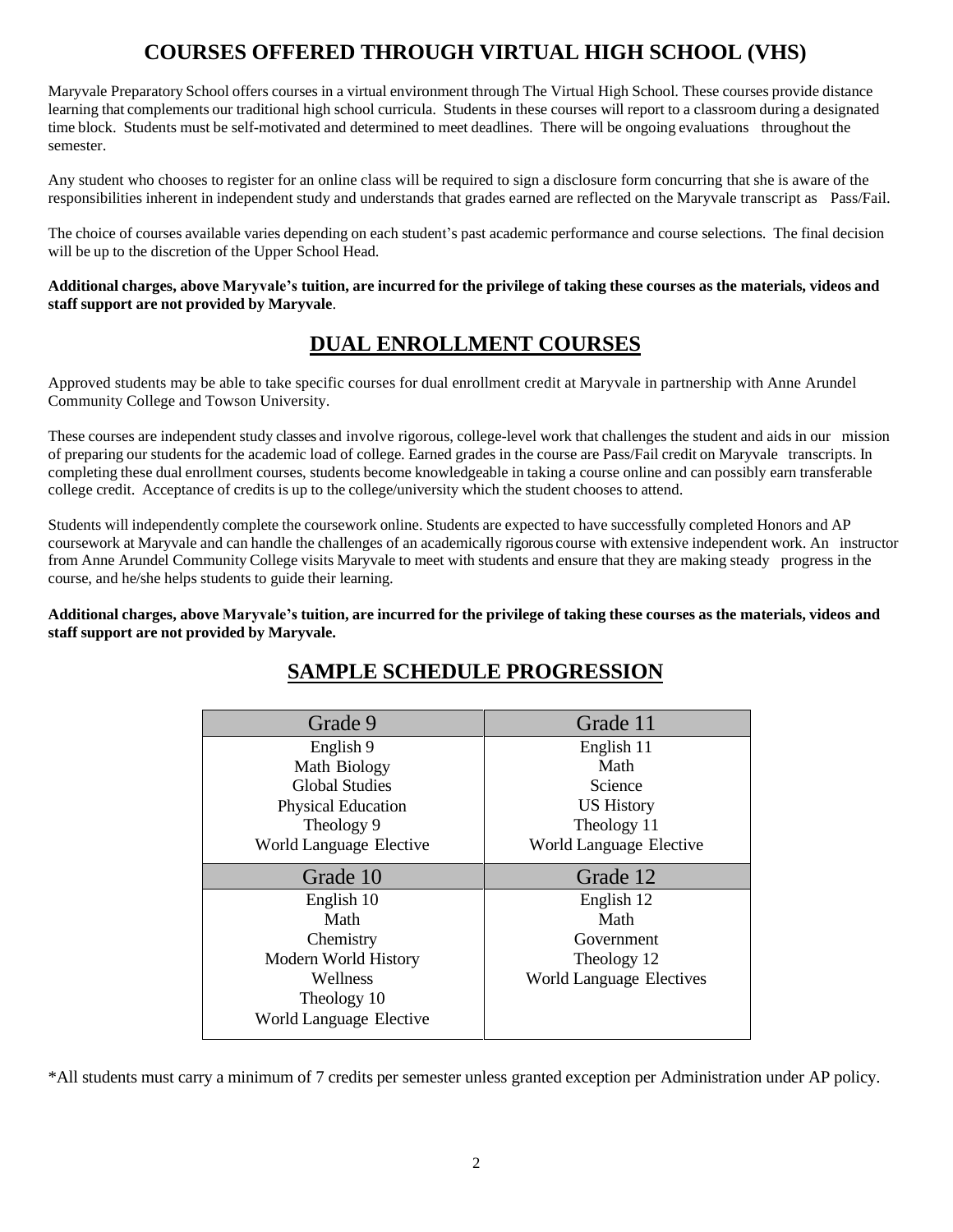## **COURSE OFFERINGS BY DEPARTMENT**

## **ENGLISH**

<span id="page-4-0"></span>The English department at Maryvale Preparatory School strives to be continuously conversant with new approaches to narratives of cultural importance. Helping students discover themselves as readers and writers in the  $21<sup>st</sup>$  century demands that curriculum is also shaped to embrace underrepresented, marginalized, and differently abled voices. While students in the English Department at Maryvale will be exposed to works that are deemed canonical in nature, they will also read works that better represent the multi-faceted and culturally aware nature of our changing society. Books, poems, plays, songs, articles, historical records and even graphic novels all help tell the ever-changing story of humanity, identity, and perseverance.

### ENGLISH 9

Credit: 1 Course #140

Students will develop and extend their skills in the areas of grammar, usage and mechanics. Emphasis in the first semester will be on developing writing skills. Literary resource materials will include fiction and drama. Strategies for standardized tests will be included in the course. In the second semester, students will focus on improving reading comprehension through literature circles. A research project will be a major activity.

### ENGLISH 9 (ACCELERATED)

Credit: 1 Course #141

Students will develop and extend their skills in the areas of vocabulary, grammar, reading, formal and informal writing, speaking, and attentive listening. Literary resource materials will include short stories, drama, poetry and novels. Test-taking strategies will include reading comprehension, sentence improvement and vocabulary. A research project will be a major activity.

### Prerequisites: Minimum of 88% (B+) in English 8, minimum 80th percentile on HSPT Reading and Language sections, and *recommendation based on writing sample.*

### ENGLISH 9 (HONORS)

Credit: 1 Course #142 This course emphasizes the importance of reading challenging material and writing effectively. Students will identify, study and analyze elements of several literary genres and develop critical thinking skills. In the second semester students conduct independent literature circles under the guidance of the instructor. Each student will develop a literary research project based on an original thesis. Outside reading and writing projects will be completed each quarter.

Prerequisites: Minimum of 88% (B+) in English 8, minimum 90th percentile on HSPT Reading and Language sections, and *recommendation based on writing sample.*

### ENGLISH 10

Credit: 1 Course #150 Students will read representative works of British poetry and prose from the Anglo-Saxon period to the present. This course is a chance to explore the ideas, philosophies and cultures from bygone eras. Polishing research techniques, grammar, and intense review for the PSAT and SAT are also stressed. A literary research paper will be completed with particular attention to process and MLA format.

### ENGLISH 10 (ACCELERATED)

Credit: 1 Course #151

Students focus on the prose and poetry of Britain from the Anglo-Saxon period to the 20th century. Research, critical thinking and analysis are the core of the oral and written program. Critical reading skills such as paraphrase and inference inform the study of literature and assist students in their PSAT and SAT preparation. A literary research paper will be completed with particular attention to process and MLA format.

Prerequisites: Minimum of 88% (B+) in English 9 (Accelerated) or 93% (A) in English 9 (CP) and current teacher recommendation.

### ENGLISH 10 (HONORS)

Credit: 1 Course #152 Honors students will conduct an in-depth study of major works of British literature. Emphasis is placed on close reading of text and careful consideration of scholarship relevant to the text. Students are required to compose mature, analytical essays. Throughout the course, students will study critical reading strategies, vocabulary, and usage as preparation for the PSAT and SAT. Outside reading and writing projects will be completed each quarter. Each student will develop a literary research project utilizing numerous critical sources. Prerequisites: Minimum of 88% (B+) in English 9 (Honors) or 93% (A) in English 9 (Accelerated) and current teacher *recommendation.*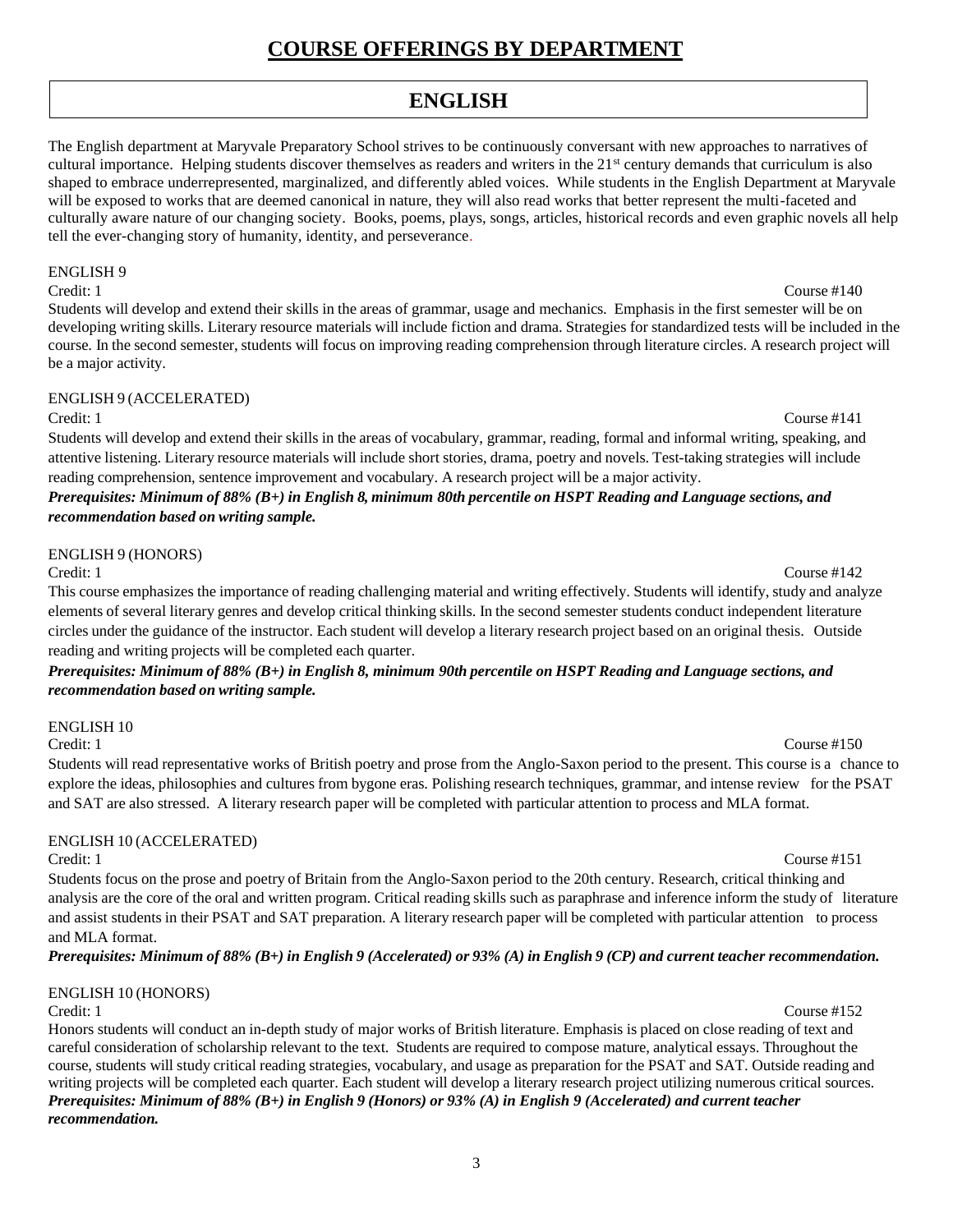### ENGLISH 11

### Credit: 1 Course #160

Students will read representative works of American prose, poetry and drama from the Colonial period to the mid-20th century. Research process, reading comprehension, critical thinking and analysis are the core of the written and oral programs. SAT preparation is incorporated into the vocabulary and reading programs.

### ENGLISH 11 (ACCELERATED)

### Credit: 1 Course #161

Students focus on American prose, poetry and drama from the Colonial period to the mid-20th century. Independent research process, critical thinking and analysis and the in-depth examination of works of literature are the core of the written and oral program. SAT preparation is incorporated in the vocabulary and reading program.

Prerequisites: Minimum of 88%  $(B+)$  in English 10 (Accelerated) or 93%  $(A)$  in English 10 (CP) and current teacher recommendation.

### ENGLISH 11 (HONORS)

### Credit: 1 Course #162

Students focus on in-depth reading of major American prose, poetry and drama. Emphasis is placed on close reading of text and consideration of scholarship relating to the text. Students are expected to take part in class discussions that incorporate an awareness of literary, historical and philosophical facets of American writing. SAT preparation is achieved through the vocabulary and reading program. Students will produce a major research paper on a significant topic in American literature, focusing on process and analysis. Prerequisites: Minimum of 88% (B+) in English 10 (Honors) or 93% (A) in English 10 (Accelerated) and current teacher *recommendation.*

### ENGLISH LANGUAGE AND COMPOSITION (AP)

Credit: 1 Course #163

This is a college-level class designed to improve students' critical reading and expository writing skills, preparing them for the AP English Language and Composition Examination in May. Focusing on non-fiction discourse and imaginative writing, AP Language and Composition introduces students to concepts in semantics, linguistics and rhetoric and continues their engagement with literary analysis. **Course Fee: See Page 1**

### Prerequisites: Minimum of 600 on PSAT ERW; minimum of 90% (A-) in English 10 (Honors); and current teacher recommendation.

ENGLISH GRADE 12

Credit: 1 Course #170

World literature from ancient times to the present provides the focus of this course. Students study poetry, fiction and drama from both western and non-western cultures, including those of France, England, Czech Republic, Germany, Nigeria, and Japan. Writing skills are sharpened through a great deal of practice with formal and informal writing. Students will complete two major research essays during the year.

### ENGLISH GRADE 12 (ACCELERATED)

Credit: 1 Course #171

World literature opens the door to the appreciation of other cultures in this course. Students study literary works translated from Ancient Greek, French, German, and Japanese as well as works originally composed in English. Cultures of Europe, Africa and Asia are highlighted in their literary contexts. Students learn to read closely and write analytically as solid preparation for doing collegiate academic work. Two literary research projects will be completed during the year.

### Prerequisites: Minimum of 88%  $(B+)$  in English 11 (Accelerated) or 93% (A) in English 11 (CP) and current teacher recommendation.

### ENGLISH GRADE 12 (HONORS)

Students study writings from Europe, Africa, the Middle East and Asia, including poetry, fiction and drama. The course emphasizes collegiate-level skills in critical reading, analytical writing and MLA formatting. Students write two major research papers during the year. A thorough research process will be enforced, including thesis writing, outlining, rhetorical organization, quotation integration, concluding strategies and effective titling.

Prerequisites: Minimum of 88% (B+) in English 11 (Honors) or 93%(A) in English 11 (Accelerated) and current teacher *recommendation.*

### ENGLISH LITERATURE AND COMPOSITION (AP)

### Credit: 1 Course #173

Students read challenging literary works from the US and the UK and learn to analyze them effectively in writing. This course reviews principles of critical analysis of literature, exposition and argumentation. Through the study of individual works, students develop critical standards for independent appreciation of any literary work. Students also sharpen their awareness of language and usage. **Course Fee: See page 1**

Prerequisites: Minimum of 600 on PSAT ERW, successful completion of the English Language and Composition (AP) course or *minimum of 93% (A) in English 11 (Honors); and current teacher recommendation.*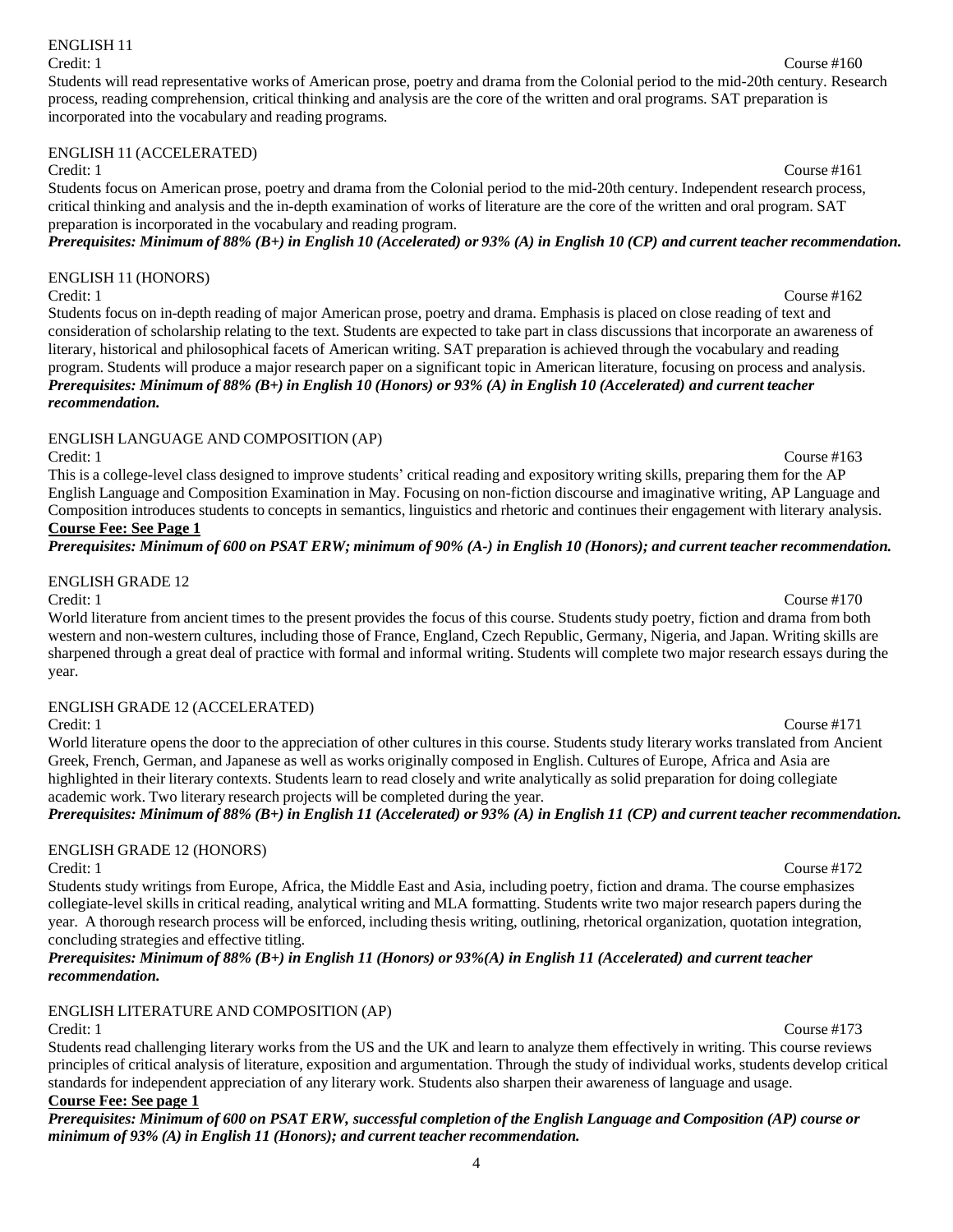### **ENGLISH SEMESTER ELECTIVES**

### CREATIVE WRITING – Grades 10-12 Credit: 0.5 Course #184

Students will study the forms of poetry and short fiction, with emphasis on the use of figurative language. Through writing exercises, students will learn the craft of serious writing. The class will require students to read their own work to the group, to critique the works of others and to compile an original portfolio.

### HIP-HOP CULTURE, POETRY, AND CIRCUMSTANCE - Grades 11-12

Credit:0.5 Course #144 This course is a survey of different eras in hip-hop music and the connection of the lyrics and content with contemporary cultural and political events. Additionally, students in this course will connect hip-hop music to other musical genres and other forms of artistic expression, including poetry and prose.

### INTRODUCTION TO JOURNALISM **–**Grades 10 -12

Credit: 0.5 Course #192 News platforms and the tools for capturing the news have changed, but the basic journalism skills needed to create an enticing story have not. Journalism students will discover the art of news reporting and writing. They will practice interviewing and news gathering skills and apply these skills in a variety of news and feature stories. Students will also learn about the evolving tools of the trade that can help them publish stories with creativity, quality, and integrity. As guest speakers, local journalists will share advice, as well as their highs and lows while working in an ever-changing career.

PUBLIC SPEAKING, PRESENTATION, AND PERFORMANCE - Grades 11-12 Credit:0.5 Course #143

Students in this course will receive extensive instruction and practice in the art of public speaking, presenting to groups of various sizes, and understanding the necessary performance of expressing ideas in front of large crowds. Content of this course will focus on famous speeches, effective delivery, planned presentations, improvisational and extemporaneous speaking, self-presentation, poise, posture, speaking fundamentals, and confidence. Students will be responsible for offering regular oratory, both recited and memorized.

### **ENGLISH YEAR-LONG ELECTIVES**

PUBLICATION DESIGN (YEARBOOK) – Grades 10-12

Credit: 1 Course #185 Publication Design (Yearbook) develops student skills in the fundamental principles of journalistic writing, editorials, themes, coverage and design as integral parts of the course. Students learn journalistic writing, design, photography and layout skills as well as gain proficiency in Josten's yearbook design software. Students apply these basic principles to publication of the student yearbook. *Prerequisites: Successful completion or concurrent with Digital Photography I.*

## **LEADERSHIP**

### <span id="page-6-0"></span>**Leadership Certificate Program**

The Leadership Certificate Program provides students with customized, in-depth leadership training and experiences that will further distinguish them throughout their educational, professional and personal endeavors. Students must complete a specific course track, at least 25 leadership service hours, a Capstone independent study and a final program interview. Please consult your class requirements below. Not all applicants may be selected.

### **Course Requirements for Class of 2022**

To be admitted and remain in the program, students must have a 3.3 grade point average, have exemplary conduct, and achieve a grade of B or higher in each of the four courses required as part of the leadership certificate program. All students must successfully complete **two mandatory courses**:

- Foundations of Leadership Grade 11
- Capstone Independent Study Grade 12 Students are free to select any leadership-related topic for their Capstone project.

All students must successfully complete **two elective courses**:

| American Women's History | Public Speaking, Presentation, and Performance    | Introduction to Business  |
|--------------------------|---------------------------------------------------|---------------------------|
| AP Government            | Innovation, Entrepreneurship $&$ Creativity       | Introduction to Sociology |
| <b>AP</b> Statistics     | AP Economics (Macro/Micro) or Intro. to Economics | Introduction to Law       |
| <b>Statistics</b>        | 1804 Ministry of Peer Leadership                  |                           |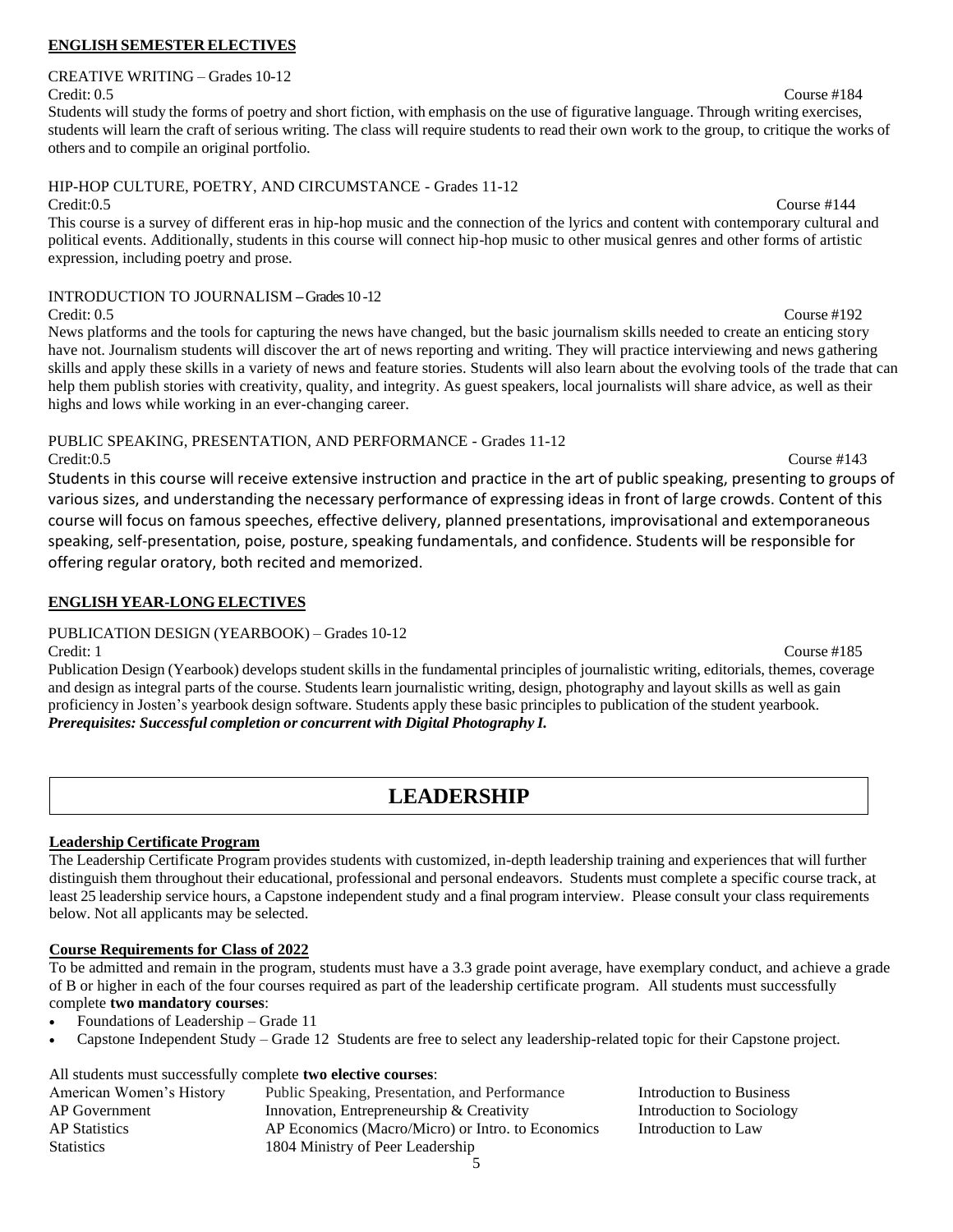### **Course Requirements for Class of 2023, Class of 2024, and Class of 2025**

There are **two** course tracks that satisfy the requirements for the Leadership Certificate Program. Leadership Certificate or STEAM Leadership Certificate. Application for the programs takes place in the beginning of the 2<sup>nd</sup> Semester of Freshman year.

### *Leadership Certificate*

All students must successfully complete **two mandatory courses**:

- Foundations of Leadership Grade 11
- Capstone Independent Study Grade 12 Students are free to select any leadership-related topic for their Capstone project.

All students must successfully complete **two elective courses**:

| American Women's History  | Public Speaking, Presentation, and Performance    | 1804 Ministry of Peer Leadership |
|---------------------------|---------------------------------------------------|----------------------------------|
| AP Government             | Innovation, Entrepreneurship $\&$ Creativity      | Introduction to Business         |
| <b>AP</b> Statistics      | AP Economics (Macro/Micro) or Intro. to Economics | Introduction to Sociology        |
| <b>Applied Statistics</b> | Innovation, Entrepreneurship & Creativity         | Introduction to Law              |

### *STEAM (Science, Technology, Engineering, Art, Math) Leadership Certificate*

All students must successfully complete **two mandatory courses**:

- Foundations of Leadership Grade 11
- Capstone Independent Study Grade 12 Students are free to select any leadership-related topic for their Capstone project.

### All students must successfully complete **three elective courses in two disciplines:** (e.g. in science and math; technology and math; science and technology)

| <b>Science</b>              | Math                      | <b>Technology</b>                   |
|-----------------------------|---------------------------|-------------------------------------|
| AP Chemistry                | AP Calculus AB            | AP Computer Science A               |
| AP Biology                  | AP Calculus BC            | AP Computer Science Principles      |
| AP Physics C                | <b>AP</b> Statistics      | AutoCAD                             |
| <b>Conceptual Physics</b>   | <b>Applied Calculus</b>   | <b>Engineering through Robotics</b> |
| Physics Honors              | <b>Applied Statistics</b> |                                     |
| Anatomy & Physiology Honors |                           |                                     |

LEADERSHIP AND TECHNOLOGY PREP – Grade 9

Credit: 0.25 Course #776 This course is designed to empower Maryvale grade 9 students to be prepared for Upper School challenges. In the context of leadership topics, this course instructs students in organizational skills, study habits, test taking strategies, managing stress, goal setting and planning and time management strategies. In addition, students will reinforce and expand the fundamental skills needed for integrating technology in their academic course work. The curriculum will prepare students to successfully acclimate to the Upper School. **This is a pass/fail course.**

### FOUNDATIONS OF LEADERSHIP – Grade 11-12

### Credit: 0.5 Course #774

Foundations of Leadership, open to all Grade 11 and 12 students, draws upon a comprehensive leadership curriculum that includes the study of leadership, the acquisition of leadership skills, and each student's self-evaluation of leadership strengths and challenges. The course includes outside guest speakers to enhance classroom presentation, self-evaluation tools, reading research and engagement with community leaders and organizations to foster individual leadership and self-confidence in each student. A field trip to a business or nonprofit organization is included, as is the study of project management, career coaching and interviewing, and business etiquette. Writing, public speaking, social media, strategic planning, team building, and presentations will be introduced. Every student will receive a Myers Briggs personality assessment to help her understand her preferences in leading and also how to lead individuals who have different strengths. Examination of workplace themes for women leaders will also be included. This is a required course for the Leadership Certificate. It is not limited to only Leadership Certificate students.

### INNOVATION, ENTREPRENEURSHIP & CREATIVITY – Grade 10-12

Credit: 0.5 Course #781 This course explores how new and innovative ideas evolve, are developed and get adopted and combines traditional readings and class discussion with hands-on student-led projects in a mini-innovation lab. Students learn how some of the most revolutionary and the simplest ideas and products came into being, while also rolling up their sleeves and testing their own creativity to develop new solutions and address ongoing challenges. Guest Speakers visit class to share their experience and advice. A field trip to a local company or nonprofit allows students to see firsthand how innovation occurs in the real world. Case studies of successful and failed creative and entrepreneurial ventures are also studied. Students also perform research, develop prototypes, iterate, and present projects to address a challenge or introduce a new idea, product or service. Classmates serve as design colleagues and review and make suggestions for each other's work throughout the term. This is an elective course that satisfies a requirement for the Leadership Certificate. It is not limited to only Leadership Certificate students.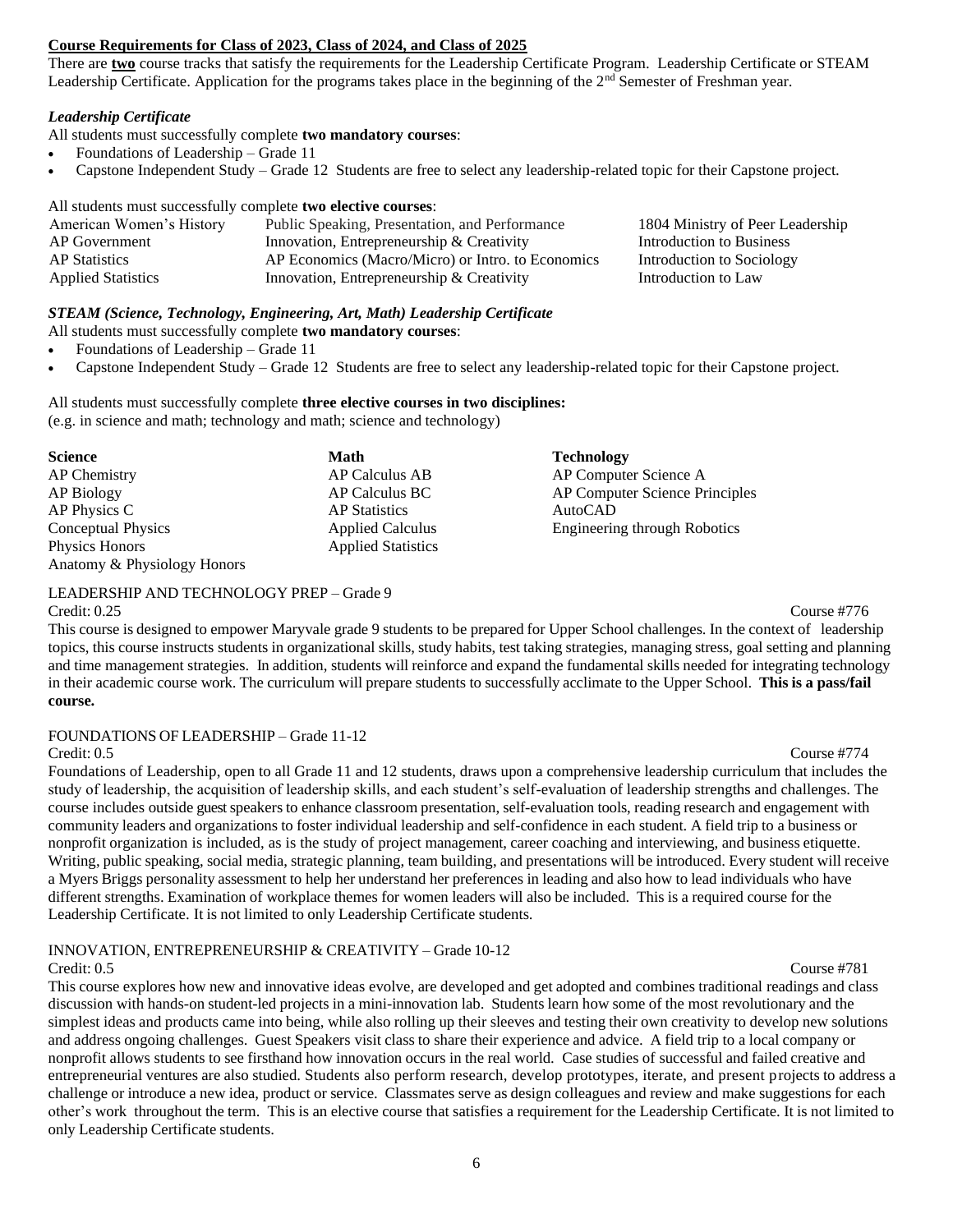### INTRODUCTION TO BUSINESS – Grades 10-12 Credit 0.5 Course #782

This course is designed to acquaint students with general business concepts that are relevant for business leaders in the workforce. Students gather a basic understanding of general business management, marketing, financial management, production and business operations, risk management, human resources, business planning, communications, ethics, and the role of diversity and inclusion in the workplace. A combination of customized projects, featured guest speakers, textbook applications, and case studies will be used. This course is designed to provide students with a broad exposure to business operations and a solid background for additional business courses. This is an elective course that satisfies a requirement for the Leadership Certificate. It is not limited to only Leadership Certificate students.

## CAPSTONE LEADERSHIP - Grade 12

Credit: 0.5 Course #784 The Capstone is an intensive study of a leadership topic that draws heavily from the student's own original research. Capstone students work with a faculty advisor as they prepare a 30-minute presentation on their leadership thesis topic before a review panel; all students also present a short summary presentation to invited guests, faculty, and students at a Capstone Leadership event. This course is a semester course taken during either the first or second semester senior year and is required for the Leadership Certificate. **Capstone Leadership is open only to students in the Leadership Certificate program.** 

## **MATHEMATICS**

### <span id="page-8-0"></span>Options for the Four-Year Mathematics Curriculum

| <b>Course Level</b>           | Freshman               | Sophomore           | <b>Junior</b>       | <b>Senior</b>                                                                                       |
|-------------------------------|------------------------|---------------------|---------------------|-----------------------------------------------------------------------------------------------------|
| College Prep I                | Algebra I              | Geometry            | Algebra II          | Advanced Algebra with Financial<br>Applications; Applied Statistics and/or<br>Precalculus           |
| College Prep II               | Geometry               | Algebra II          | Pre-Calculus        | Advanced Algebra with Financial<br>Applications; Applied Statistics and/or<br>Applied Calculus Acc. |
| <b>Accelerated Program I</b>  | Algebra I              | Geometry Acc.       | Algebra II Acc.     | Pre-Calculus Acc.                                                                                   |
| <b>Accelerated Program II</b> | Geometry Acc.          | Algebra II Acc.     | Pre-Calculus Acc.   | Applied Calculus Acc.                                                                               |
| <b>Honors Program I</b>       | <b>Geometry Honors</b> | Algebra II Honors   | Pre-Calculus Honors | <b>AP Calculus AB</b>                                                                               |
| <b>Honors Program II</b>      | Algebra II Honors      | Pre-Calculus Honors | AP Calculus AB      | AP Calculus BC                                                                                      |

### **Departmental Notes:**

- Teacher Recommendation or Teacher/Departmental Placement requires a review of all available standardized testing scores.
- Students who meet departmental requirements and approval may take Geometry and Algebra II concurrently in order to further their progress in the mathematical sequencing.
- Once a student has successfully completed Algebra II, she is eligible to take *Applied Statistics* or *AP Statistics*. *Applied Statistics* may be taken independently or concurrently with the next algebraic course within her sequence, pending prerequisites. *AP Statistics* may be taken concurrently with the next algebraic course within her sequence, given all prerequisites have been met.
- Once a student has successfully completed Algebra II, she is eligible to take *Advanced Algebra with Financial Applications*. This course may be taken independently or concurrently with the next algebraic course within her sequence, pending prerequisites.

### ALGEBRA I

Credit: 1 Course #240

This course reflects a traditional approach to algebra. The concepts are taught in a proven sequence which enables students to acquire important algebraic skills and to develop their mathematical reasoning. Topics include properties of equality, graphing, linear equations, absolute value, systems of equations, proportions, rational expressions, graphing/solving quadratic equations, and radical expressions. A TI-84 calculator is required.

*Prerequisites: Teacher/department placement.*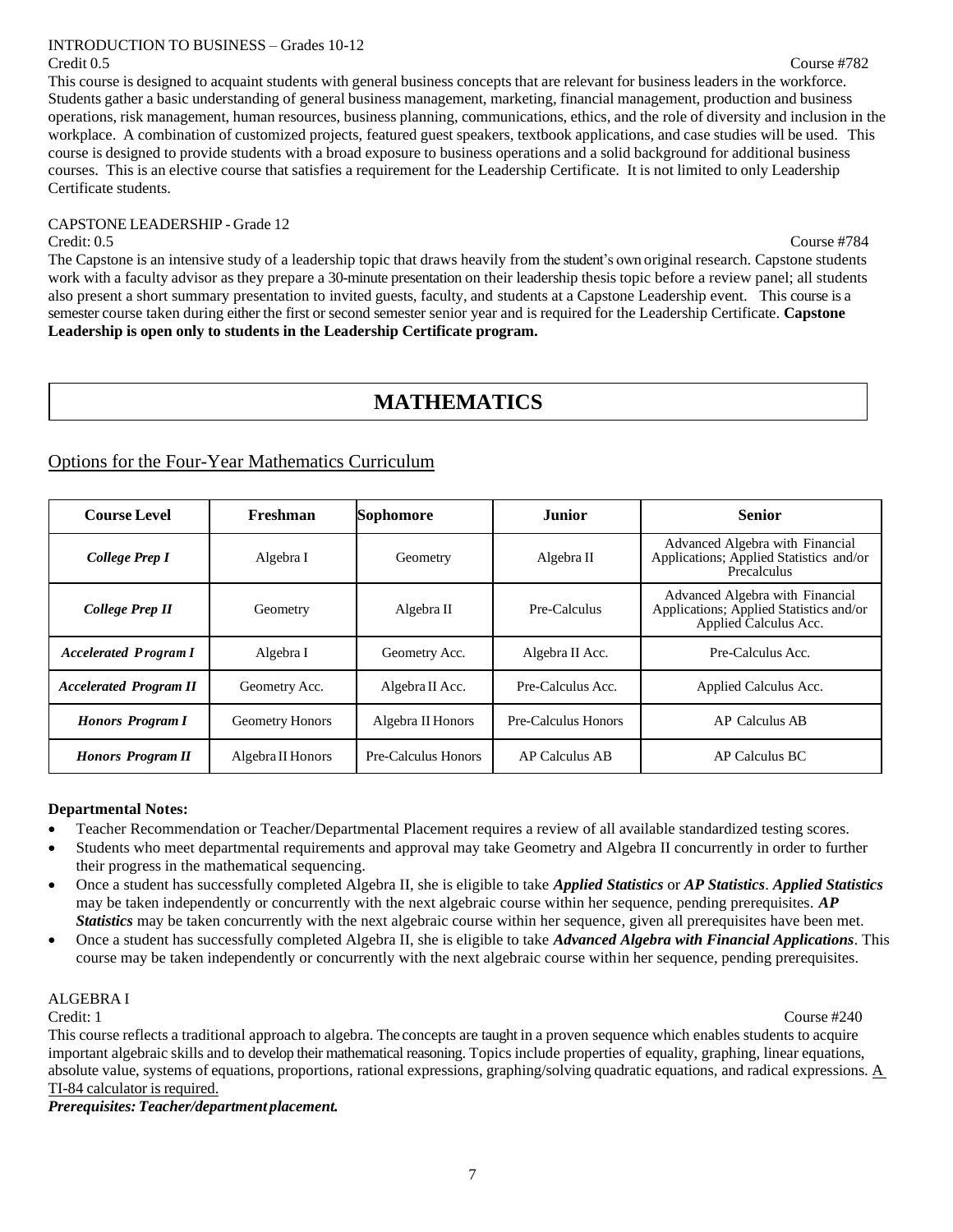### ALGEBRA COMPANION TO GEOMETRY

### Credit: 0.5 Course #243

This course is to be taken concurrently with the Geometry course. It runs during second semester and is designed to help each student acquire and maintain proficiency in concepts taught within the Algebra 1 course, practice and reinforce skills within the Geometry course, and to enhance standardized test-taking strategies. Topics include, but are not limited to, ratios and proportions, linear equations, systems of equations and inequalities, quadratic functions, polynomials, factoring, solving quadratic equations, rational expressions, and SAT prep. A TI-84 calculator is required.

### *Prerequisites: Current teacher/department placement.*

### **GEOMETRY**

### Credit:1 Course # 250

This course covers the topics of plane geometry and solid geometry. Topics covered include plane and solid geometry including basic definitions; inductive and deductive reasoning; perpendicular and parallel lines and planes; congruent triangles; properties of triangles; quadrilaterals; transformations; similar polygons; topics of right triangles; area of polygons and circles; surface area of solids; and volume. A TI-84 calculator is required.

*Prerequisites: Successful completion of Algebra I and a passing score on a placement test is required.*

### GEOMETRY(ACCELERATED)

### Credit: 1 Course #251

This course is designed for freshmen who successfully completed a full Algebra I course in eighth grade. The same topics as the 250 Geometry course are included; however, content is explored with greater intensity and emphasis on proof and analytical thinking. Standard content is explored with greater intensity and emphasis on proof and analytical thinking. A TI-84 calculator is required. *Prerequisites: Current students must have a minimum of 93% (A) in Algebra I and teacher recommendation is required. Incoming* ninth graders will need a minimum of 80<sup>th</sup> percentile on HSPT Math, a minimum of 93% (A) in Algebra I, and a placement test is *required.*

### GEOMETRY (HONORS)

This course will include the same topics as Accelerated Geometry. The course covers plane and solid geometry topics extensively at a fast pace. Logical reasoning and the preparation of proofs are emphasized. A TI-84 calculator is required.

*Prerequisites: Current students must have a minimum of 93% (A) in Algebra I and teacher recommendation is required. Incoming* ninth graders will need a minimum 90th percentile on HSPT Math, a minimum of 93% (A) in Algebra I, and mastery on the *placement test is required.*

### ALGEBRA II

Credit: 1 Course #260

This course integrates algebra with other math topics as well as other academic disciplines. Topics of study are linear equations, inequalities, quadratic functions, polynomials and polynomial functions, powers, roots, radicals, exponential and logarithmic functions, rational functions and trig ratios. A TI-84 calculator is required.

*Prerequisites: Successful completion of Geometry.*

### ALGEBRA II(ACCELERATED)

Credit: 1 Course #261 This course is offered to sophomores in the accelerated track. Through a traditional approach to teaching algebra concepts, topics are presented in a proven sequence enabling students to acquire important algebra skills and to reason mathematically. Topics include real numbers, equations and inequalities, relations, functions, graphs, systems, polynomials, rational expressions, powers, roots, complex numbers, quadratics, transformations, coordinate geometry, higher degree polynomials, exponential and logarithmic functions and trigonometric functions. A TI-84 calculator is required.

*Prerequisites: Current students must have a minimum of 80% (B) in Geometry (Accelerated) or a consistent minimum of 93% (A) in Geometry (College Preparatory), and current teacherrecommendation. Incoming students must have a minimum 80th percentile on HSPT Math and have shown mastery on both the Algebra 1 and Geometry required placement tests.* 

### ALGEBRA II (HONORS)

This course is a rigorous study of Algebra II and trigonometric topics at a rapid pace. Topics include inequalities, linear functions, polynomials, rational expressions, irrational and complex numbers, quadratic functions, conics, exponential and logarithmic functions, right triangle trigonometry, circular trigonometry, identities and graphs and matrices. Problem solving and critical thinking are emphasized for all topics. A TI-84 calculator is required.

*Prerequisites: Current students must have a minimum of 80% (B) in Geometry (Honors) or minimum of 93% (A) in Geometry (Accelerated), and current teacher recommendation with departmental approval. Incoming students must have a minimum 90th percentile on HSPT Math and have shown mastery on both the Algebra 1 and Geometry required placement tests.* 

Credit: 1 Course #252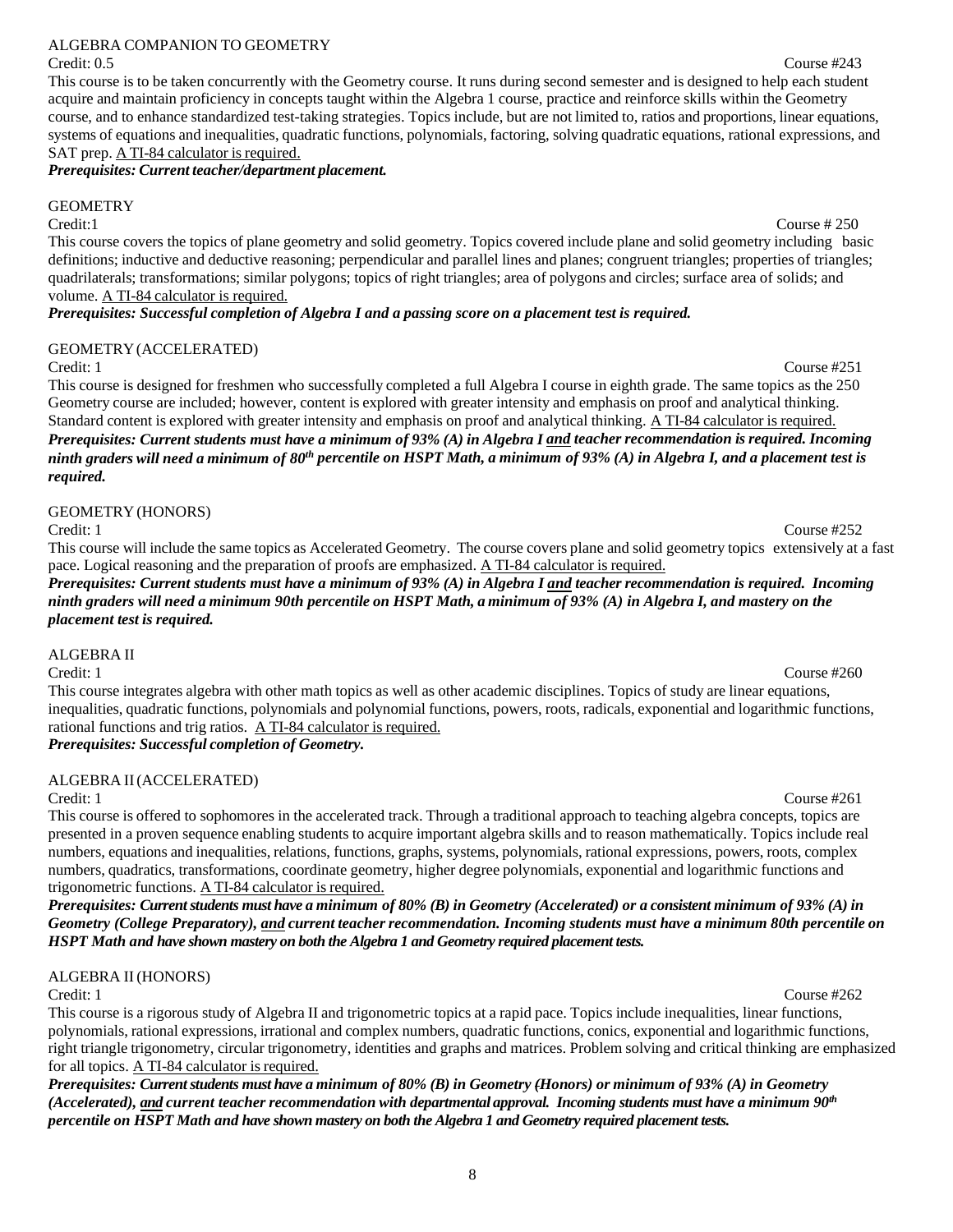### PRE-CALCULUS

### Credit: 1 Course #264

### This college preparatory level course begins with the study of real numbers and their properties; exponents and radicals; polynomials and factoring; rational expressions; and polynomial and rational inequalities. Students build on this foundation by studying polynomial, rational, exponential and logarithmic functions; right triangle trigonometry; circular trigonometry; graphing of trigonometric functions; inverse functions; and conic sections. A TI-84 calculator is required.

### *Prerequisites: Minimum of 80% (B) in Algebra II (College Preparatory), and current teacher recommendation with departmental approval.*

### PRE-CALCULUS(ACCELERATED)

This course builds a strong foundation for the student pursuing mathematics in college. The comprehensive text presentation invites discovery and exploration, while technology and consistent problem-solving strategies help the student develop strong skills in precalculus. Topics include functions and graphs; polynomial and rational functions; exponential and logarithmic functions; further development of trigonometric functions as well as analytical trigonometry; systems of equations; sequences and series; and topics in analytic geometry and conics. Emphasis is on problem solving and applications using technology. A TI-84 calculator isrequired. Prerequisites: Minimum of 80% (B) in Algebra II (Accelerated) or consistent minimum of 93% (A) in Algebra II (College Preparatory), *and current teacher recommendation with departmental approval.*

### PRE-CALCULUS(HONORS)

Credit: 1 Course #267

This course is a rigorous study of pre-calculus topics at a rapid pace. Topics include functions and their graphs; polynomial and rational expressions; exponential and logarithmic functions; trigonometric functions; analytic trigonometry; additional topics in trigonometry; sequences; series; conics; limits; and an introduction to Calculus. A TI-84 calculator is required.

Prerequisites: Minimum of 80%(B) in Algebra II (Honors) or consistent minimum of 93% (A) in Algebra II (Accelerated), and current *teacher recommendation with departmental approval.*

### APPLIED CALCULUS (ACCELERATED) – Grade 12

Credit: 1 Course #270 This is a college-level course in Calculus with an emphasis on applications in business, economic, social and life sciences. The core concepts of calculus are introduced in applied settings using the concept commonly known as "The Rule of Three" (numerical, graphical and algebraic). The graphing calculator is a tool. Topics include functions, derivatives, the definite integral and their applications. A TI-84 calculator is required. At the direction of the teacher, the calculator is used extensively throughout the course to enhance learning. *Prerequisites: Minimum of 93% (A) in Pre-Calculus (College Preparatory) or 80%(B) in Pre-Calculus (Accelerated), and current teacher recommendation with departmental approval.*

ADVANCED ALGEBRA WITH FINANCIAL APPLICATIONS – Grades 11-12

Credit: 1 Course #282 Advanced Algebra with Financial Applications is a college-preparatory course that will apply sophisticated mathematics built upon an algebraic foundation to give students the tools to become a financially responsible young adult. In addition to algebra, the course employs precalculus, probability and statistics, and geometry to address financial concerns that arise in everyday life. Real-world problems in investing, credit, banking, auto insurance, mortgages, employment, income taxes, budgeting, and planning for retirement are solved by applying the relevant mathematics. TI-84 calculator is required.

*Prerequisites: Successful completion of Algebra II (any level) and/or teacher placement with departmental approval.*

STATISTICS – Grades 11-12

Credit: 1 Course #271 This course introduces descriptive and inferential statistics. Topics include frequency distributions; design and interpretation of statistical graphs; quantitative measurement methods for data tendency and variability; probability distributions and their application; confidence intervals; and sampling theory and techniques. The topics of estimation methods, regression methods and correlation analysis are surveyed. Besides knowledge of basic arithmetic skills, students must demonstrate ability to solve algebraic equations in one unknown using a combination of addition, subtraction, multiplication and division properties of equivalent equations, and to solve formulas for specified symbols. The student must demonstrate ability to develop and solve algebraic expressions and linear equations in one or two unknowns from the context of applied verbal problems and to sketch the graph of a linear equation in two unknowns. Students will take advantage of the statistical capabilities of the TI-84 calculator. A TI-84 calculator is required.

### Prerequisites: Minimum of 77%  $(C+)$  or concurrent with Algebra II (any level), current teacher recommendation and departmental *approval.*

STATISTICS (AP) – Grades 11-12

Credit: 1 Course #281

This is an advanced placement course in Statistics that provides students with the major concepts and tools for collecting, analyzing and drawing conclusions from data. Topics include those covered in the college-prep statistics course and focus on four board conceptual themes: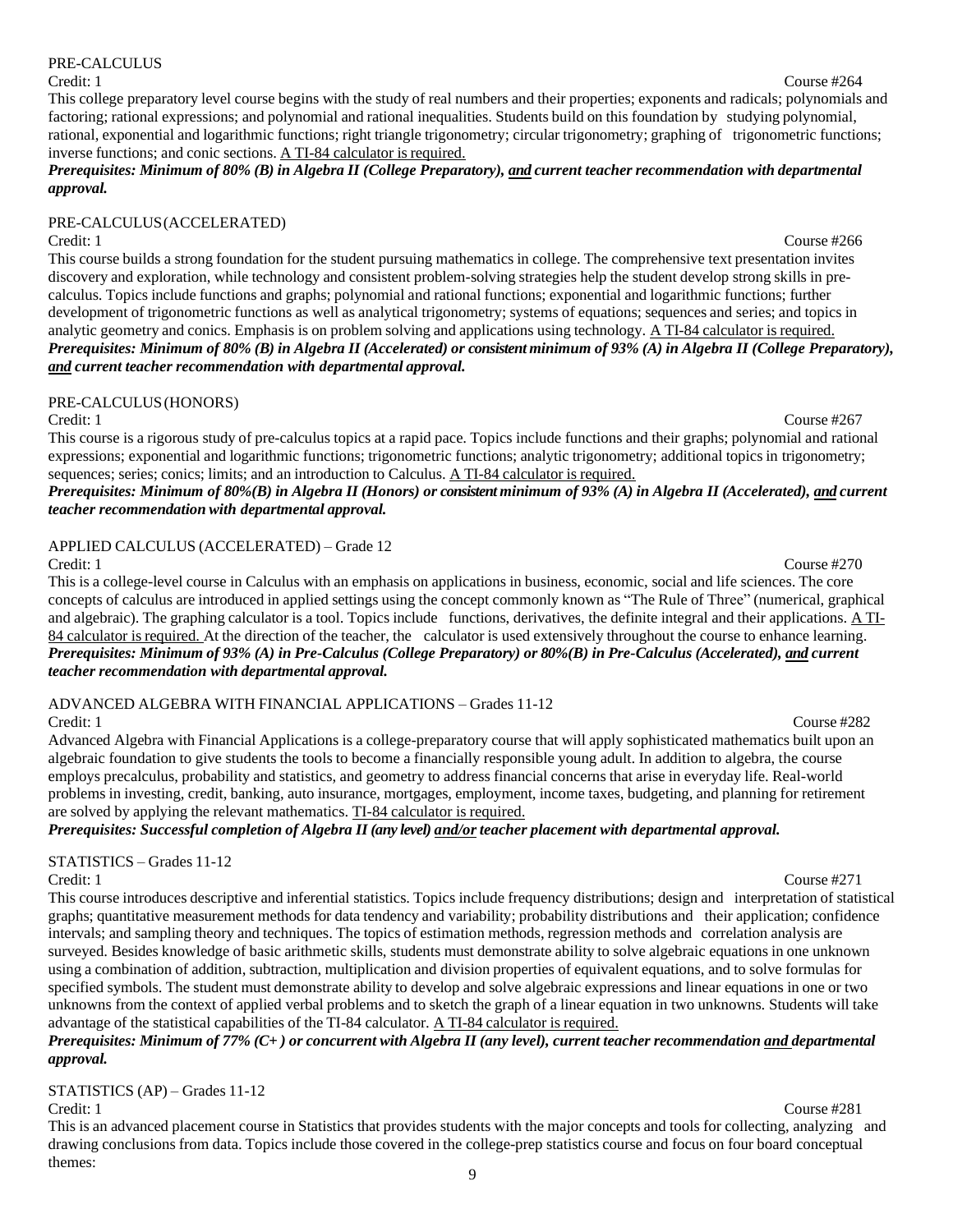- Exploring Data: Describing patterns and departures from patterns
- Sampling and Experimentation: Planning and conducting a study
- Anticipating Patterns: Exploring random phenomena using probability and simulation
- Statistical Inference: Estimating population parameters and testing hypotheses
- Students who successfully complete the course and examination may receive credit and/or advanced placement for a one-semester introductory college statistics course. A TI-84 calculator is required.

### **Course Fee: See page 1**

### *Prerequisites: Consistent minimum of 93% (A) in Algebra II(Accelerated) or minimum of 80% (B) in Algebra II (Honors). This course can be taken concurrently with or after the conclusion of Pre-Calculus(Accelerated or Honors) course. Departmental approval is required.*

CALCULUS AB (AP) – Grades 11-12

Credit: 1 Course #280

Advanced Placement Calculus AB is a full-year course intended for talented math students who have completed Honors Geometry, Honors Algebra II and Honors Pre-Calculus. In this course, students study the applications of functions and graphs, limits and continuity, differential calculus and integral calculus. A TI-84 calculator is required.

### **Course Fee: See page 1**

*Prerequisites: Minimum of 80% (B) in Pre-Calculus (Honors) and current teacher recommendation with departmental approval.*

### CALCULUS BC (AP) – Grade 12

Credit: 1 Course #284

Advanced Placement Calculus BC is a full-year course intended for talented math students who have completed AP Calculus AB. In this course, students study the applications of functions, graphs, limits and continuity, differential calculus, integral calculus, and polynomial approximations and series. A TI-84 calculator is required.

### **Course Fee: See page 1**

<span id="page-11-0"></span>*Prerequisites: Minimum of 80% (B) in Calculus AB (AP) and current teacher recommendation with departmental approval.*

## **PERFORMING ARTS**

### PERFORMING ARTS MASTERY PROGRAM – Grades 9-12

The Performing Arts Mastery Program is designed for students who excel in the Performing Arts. To successfully complete the program, students must complete two Performing Arts credits, design and implement a Capstone Service Project to benefit the Maryvale community based in the Performing Arts, and a portfolio that encapsulates their Performing Arts experience at Maryvale.

## **Maryvale Performing Arts Mastery Program**



\*1 credit course

### PERFORMANCE CHOIR – Grades 9-12

Credit: 0.5 Course# 444 Performance choir allows students who excel in vocal performance flexibility in their schedule to sing and express themselves vocally. In this course, we aim to challenge the singer with popular music and musical theatre selections with excellence focusing on vocal techniques, breathing and strengthening the voice during the advisory period of the school day. There will be multiple performances for this group. This course takes place during advisory period on Tuesday and Thursday until 3:15pm.

### ENSEMBLE

Credit: 1.0 Course #441 The ensemble consists of various instruments. Students perform a wide repertoire of music ranging from classical to contemporary genres. Students will gain knowledge and skills in technique, musical analysis, collaboration and critical thinking. The Ensemble performs at the annual winter and spring concerts and travels on the annual music department tours. Students are encouraged to continue their participation in the Ensemble throughout their time at Maryvale. This class will meet three times in a cycle.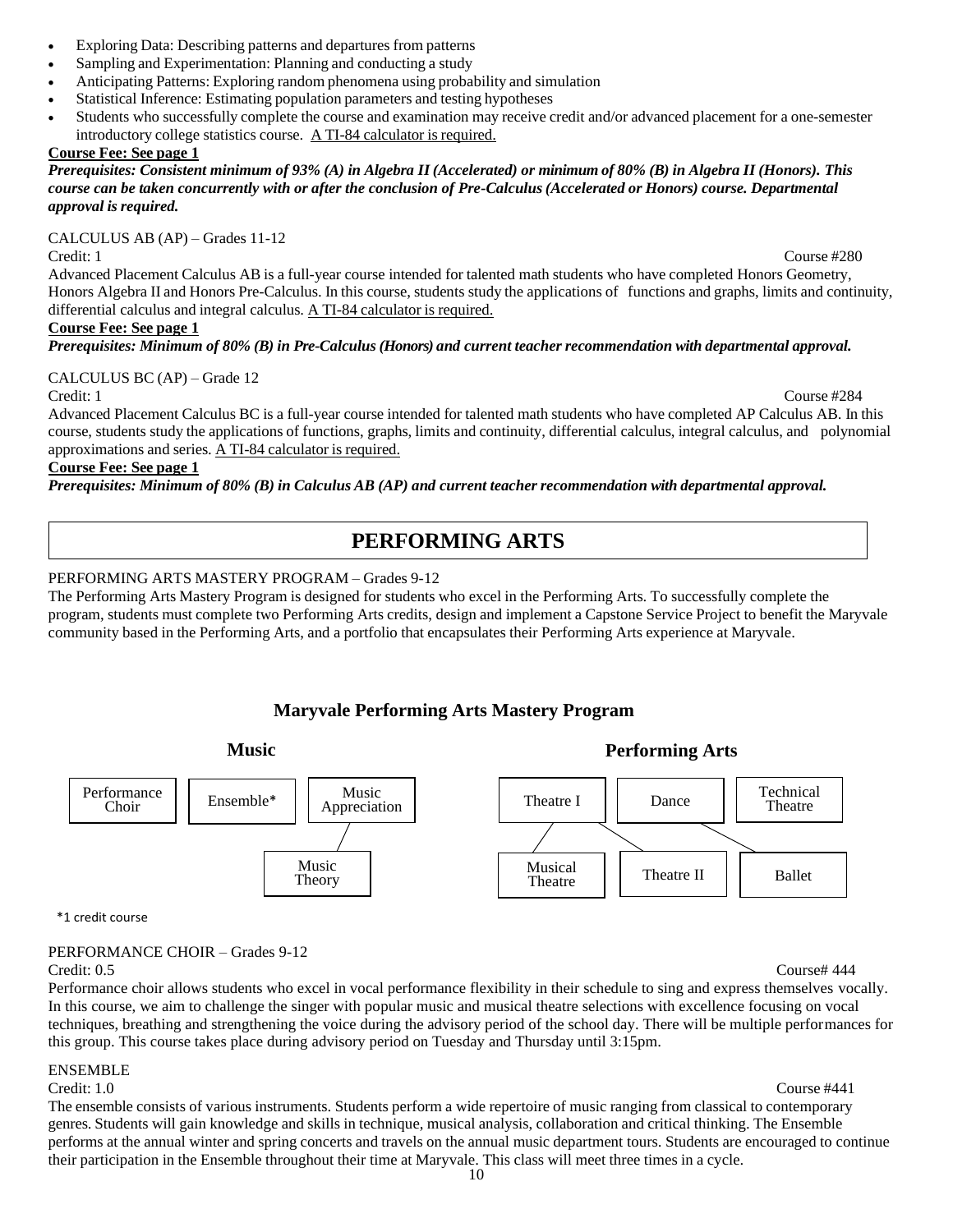### 11

### DANCE

### Credit: 0.5 Course #400

This course will build dance skills by teaching basic steps, full routines, and how to choreograph. Students will explore different elements of dance as well as different dance styles including ballet, jazz, and tap. There will be several performance opportunities for dance students in class and during school concerts/events.

### BALLET

Credit: 0.5 Course #476

This course is designed to deepen understanding of ballet. Students will be able to demonstrate the skills and progressions of ballet technique, perform combinations and full routines, appreciate the art of ballet, and understand ballet origins and history. *Prerequisite: Successful completion of Dance.*

### THEATRE I

Credit: 0.5 Course #470 This course explores the creative acting process by introducing the emotional, intellectual and kinesthetic resources central to performing. It examines the application of vocal and physical choices to develop characters. Analysis of texts and theory are taught through focused improvisation, movement exercises and monologue/scene study. Through stage-acting technique, Theatre I begins the process of developing yourself as a honed communication tool. Comfortable naturalism on stage is the goal as students explore their personal awareness as well as awareness of others and their surroundings.

### THEATRE II

Credit: 0.5 Course #474 Building off the student's prerequisite knowledge in Theatre I, this course allows the student to journey further in their study of theatrical performance. In this intensive course, students will memorize and perform monologues, duos and scenes. They will additionally focus their study of acting through intensive character development, improvisational skills, and other acting methods. Students will work independently and with others to create engaging and realistic scenes, while providing helpful feedback to their peers in a collaborative learning environment.

### *Prerequisites: Successful completion of Theatre I.*

### TECHNICAL THEATRE

This course introduces students to several technical aspects of theatre and how they come together to create a theatrical production. Students will learn basic skills in set design, lighting, sound, costume, and makeup. This class will center around project-based lessons that will give students real experience in different technical theatre careers.

### MUSICAL THEATRE I

Credit: 0.5 Course # 472 Musical Theatre 1 focuses on develop your singing/acting/movement skills in a variety of musical theatre performing styles. This class lays the foundation for musical theatre song performance through learning to use your own personal voice type to sing different kinds of songs, learning to analyze the lyrics to find out how to communicate the story through vocal and physical expression, and learning to develop the character to bring the song to life through both singing and acting. Students will begin to build their audition portfolio and develop auditioning skills. The class forms an ensemble performing group that learns and performs songs from a variety of musicals, from Vaudeville to today's Broadway shows. Students will also learn to overcome stage fright and build their confidence through inclass solo and small ensemble performances. Students will perform in either the variety show or spring showcase for credit. *Prerequisites: Successful completion of Theatre I.*

### MUSIC APPRECIATION

Credit: 0.5 Course # 473 In this course, students with varied musical experience will gain knowledge on the structural literacy of music as well as general music history. Throughout the course, students will be able to understand, read, write, and reflect upon compositions from the past and modern day. This course will focus on scales, chord functions and analysis, rhythmic dictation and composition, sight reading, aural dictation and analysis, and basic four-part writing. Students will also gain perspective on music's most important innovations starting with the 10th century through today.

### MUSIC THEORY

Credit: 0.5 Course # 445 Music Theory is a course designed to enrich and deepen the student's knowledge and understanding of musical analysis. It is highly recommended that students come with prior performance skills in voice or an instrument. Topics covered in this course include but are not limited to the elements of melody, harmony, texture, rhythm, form, musical analysis and elementary composition. Musicianship skills such as dictation and other listening skills and sight-reading will also be covered. At the end of this course, students will be able to read and write musical notation, and will be able to recognize, understand, and describe the basic processes of music in a score. *Prerequisite: Successful completion of Ensemble, Choir, Music Appreciation, or teacher recommendation*

Credit: 0.5 Course #471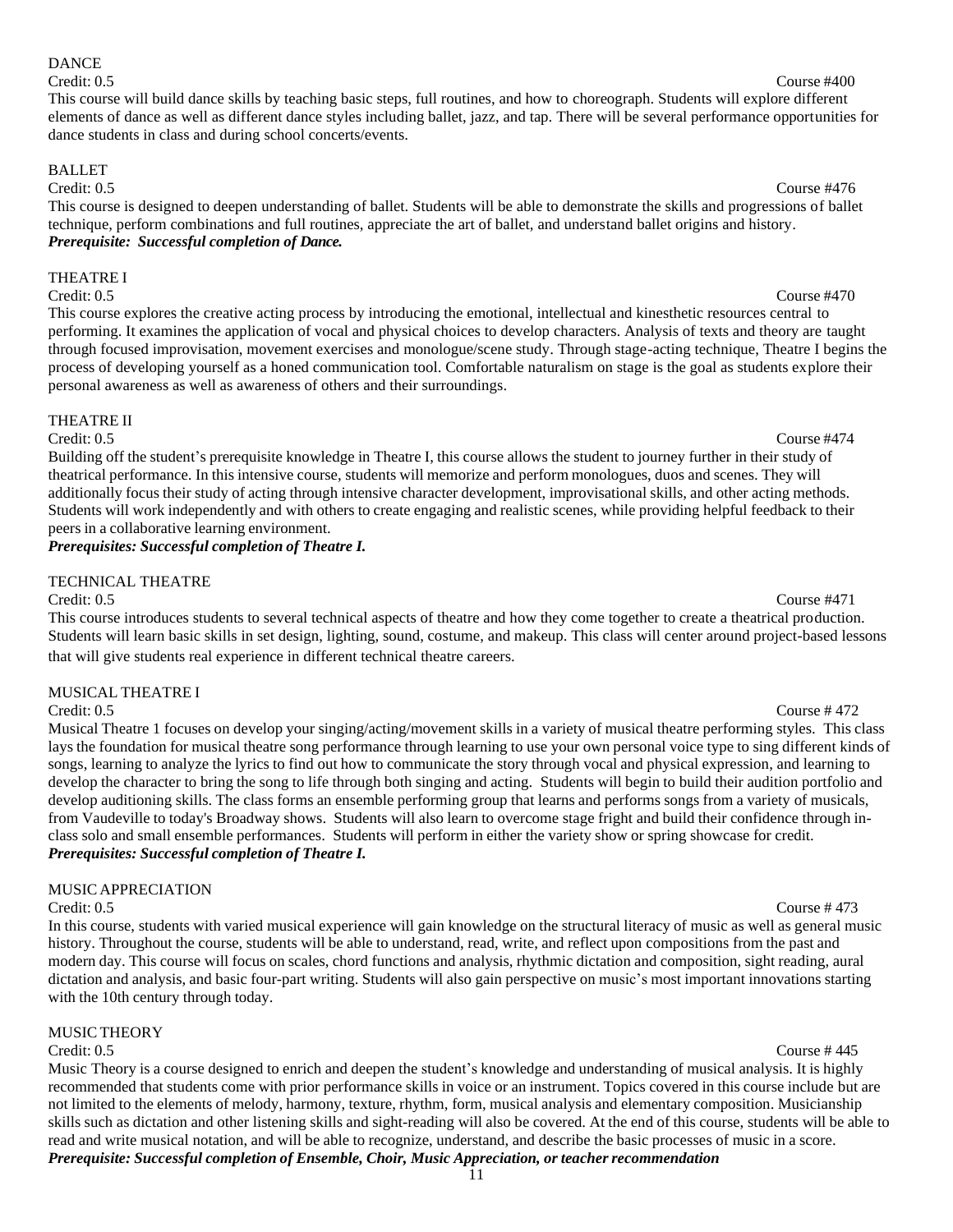## **PHYSICAL EDUCATION**

<span id="page-13-0"></span>PHYSICAL EDUCATION – Grades 9-12

Credit: 0.5 Course #840

This course provides each student with the opportunity to participate in a comprehensive program consisting of skill development, lead up games, team sports, individual sports, and physical fitness activities. The students receive instruction in rules, skills, and strategies associated with the different sports, while stressing the importance of cooperation, leadership, and friendly competition. Our mission is to empower all students to sustain regular, lifelong physical activity as a foundation for a healthy, productive and fulfilling life.

DANCE – Grades 9-12 Credit: 0.5 Course #400

This course will build dance skills by teaching basic steps, full routines, and how to choreograph. Students will explore different elements of dance as well as different dance styles including ballet, jazz, and tap. There will be several performance opportunities for dance students in class and during school concerts/events.

WELLNESS – Grades 9-12

Credit: 0.5 Course #850

This course addresses a wide range of health-related issues designed to introduce students to the many dimensions of Health and Wellness. Topics covered will include nutrition, fitness and weight management, alcohol, tobacco and drug abuse, sexual education, violence and injury prevention, stress and mental health. Current events involving health issues are also key topics of discussion. Our goals are to promote a healthy way of living and to educate these young women on how to care for themselves both physically and emotionally for a lifetime.

### LIFETIME ATHLETICS – Grades 11-12 Credit: 0.5 Course #862

This course is designed to continue developing physically educated individuals who have the knowledge, skill and confidence to enjoy a lifetime of healthful physical activity. Students explore a variety of options for improving and maintaining their individual fitness. Students will understand the importance of setting goals for personal improvement and achievement and will leave the class with a lifelong understanding of how to maintain adequate physical fitness for a healthy lifestyle.

## **SCIENCE**

### <span id="page-13-1"></span>BIOLOGY – Grade 9

Credit: 1 Course #640 This introductory lab course provides an overview of basic biological concepts and explores common themes that unite life on earth. This is done through inquiry-based labs, text reading, discussion, projects and presentations. The course begins with study of the characteristics of living things, cell structure, function and reproduction and then moves to larger-scale topics such as genetics, evolution and classification. Students also explore the domains of life and the kingdoms of the domain Eukarya.

### BIOLOGY(ACCELERATED) – Grade 9

Credit: 1 Course #641 Topics covered are the same as those described for Biology. However, content will be covered in greater depth and detail, and there will be a short research paper in the second semester. Inquiry-based laboratory work is an important component of this course. Prerequisites: Minimum of 83% (B) in Science 8 and minimum 70th percentile on HSPT Composite, and departmental approval

## BIOLOGY (HONORS) – Grade 9

Credit: 1 Course #642 The major instructional areas are the same as those described for Biology. Content will be covered in greater depth and extended beyond the scope of the required text with increased emphasis on critical thinking and application of concepts. In addition to extensive laboratory work students are required to do an investigative research paper. This course uses a decidedly inquiry-based approach to scientific study with the expectations that students will be independent thinkers.

Prerequisites: Minimum of 93% (A) in Science 8 and minimum 90th percentile on HSPT Composite, and departmental approval.

CHEMISTRY – Grade 10

12 decisions about scientific issues in diverse topics such as health, the environment and commercial industry. Credit: 1 Course #650 This course is an introduction to the study of science dealing with materials in our world and the changes that these materials undergo. Students' critical thinking and problem-solving skills will be developed as they learn to integrate their math skills with scientific data, information and chemical concepts. Students will further develop scientific skills and processes to perform laboratory experiments and gain an appreciation of the importance of chemistry in our personal and professional lives. By understanding that chemistry is the basis for materials and processes that we encounter every day, students realize the importance of chemistry in making informed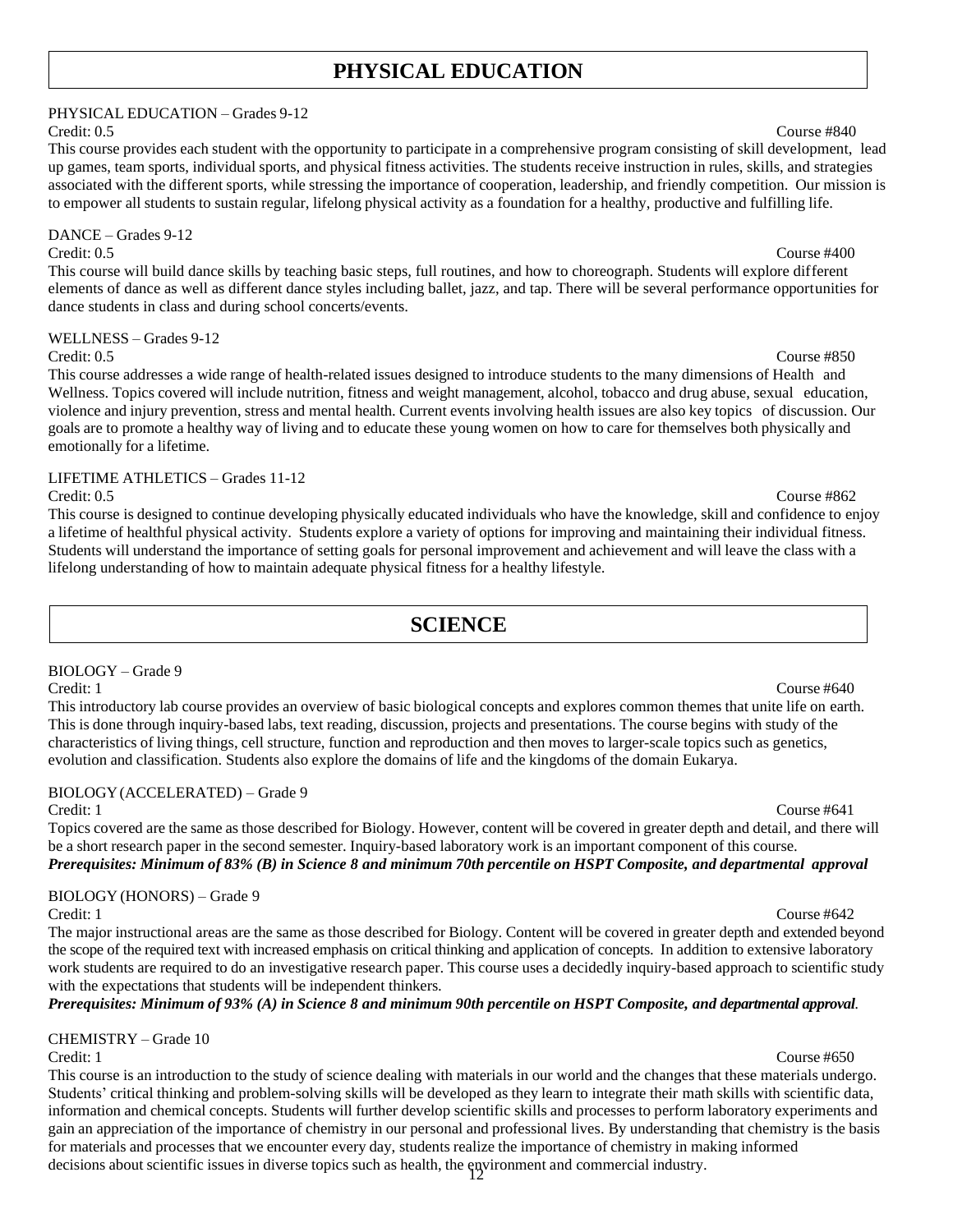### 13

### CHEMISTRY(ACCELERATED) – Grade 10

This course is an introduction to general chemistry. Students gain an understanding of the nature of materials in their environment and the composition, structure and changes matter undergoes. Understanding of how the diversity and complexity of our world can arise from so few ingredients will be acquired. The science of chemistry ranges from a thought-provoking academic subject to a tool for innovation in a rapidly changing society. Critical thinking skills will be cultivated in order to advance students' problem-solving capabilities and strategies. The knowledge and experiences of this course will be gained from observation, study, lecture, discussion, problem-solving activities and experimentation.

Prerequisites: Minimum of 93% (A) in Biology (CP) or 83% (B) in Biology (Accelerated) and Geometry (Accelerated) and current *teacher recommendation.*

### CHEMISTRY (HONORS) – Grade 10

Credit: 1 Course #652 Students gain an understanding of the nature of materials in their environment and the composition, structure and changes that matter undergoes. Critical skills and challenging thinking will be applied to concepts in order to develop students' problem-solving strategies. Through study, observation, lecture, discussion, problem- solving activities and experimentation, students enrolled in Honors Chemistry will cover a greater volume of material at a faster pace and in a more independent manner than covered in Chemistry Accelerated. Prerequisites: Minimum of 83% (B) in Biology (Honors) and minimum of 83% (B) in Geometry (Honors) or 93% (A) in Geometry *and Biology (Accelerated) and current teacherrecommendation.*

### **SCIENCE SEMESTER ELECTIVES**

### FORENSIC SCIENCE I (ACCELERATED) – Grades 11-12

Credit: 0.5 Course #663 This course is an introduction to forensic analysis and focuses on the knowledge and methods of science used to help solve crimes. The course emphasizes that the process of investigating a crime scene depends on a wide variety of expertise and sources of evidence, and that most answers require careful observation of minute differences. The role of probability in interpreting the significance of evidence will also be studied. Students learn how the latest techniques in skeletal and visual anatomy can be used to determine age, ancestry, stature and physique and when and in what way death may have occurred. In addition, students will apply knowledge gained and criticalthinking skills learned in the course to find solutions of simulated crimes by analyzing clues and evidence.

### *Prerequisites: Current <i>teacher recommendation*.

### FORENSIC SCIENCE II (ACCELERATED) – Grades 11-12

Credit: 0.5 Course #653

This course continues to focus on additional knowledge and methods of science that can be used to help investigate and solve crimes. Students will learn about the use of DNA profiling technologies, visualization of latent fingerprints, forensic serology and other topics not covered in Forensic I. This course also explores how information on bones, insects and botany is used in calculation of postmortem intervals.

### *Prerequisites: Successful completion of Forensic Science I*

ECOLOGY-Grades 11-12

### Credit: .05 Course #644

Students will use inquiry-based learning to investigate ecological concepts through experience in laboratories and field work. Students will review the concepts of evolution and speciation introduced in Biology. Next, students will explore, the interaction of Earth's living and non-living parts determining the survival of organisms, the identification of abiotic and biotic factors in shaping ecosystems, the factors contributing to changes in populations, and the impact of human activities on local and global ecology.

### MARINE BIOLOGY – Grades 11-12

Credit: 0.5 Course # 646 This lab-based course is intended for students of all levels who are motivated to learn more about the oceans of the world, the organisms that live in them and the issues concerning marine ecosystems. Starting with the simplest microorganisms and progressing to the most complex marine birds and mammals, we investigate the evolution of life in the seas. Dissection is a required part of this course.

### SPORTS MEDICINE – Grades 11-12

Credit: 0.5 Course # 658 This course will include an overview of athletic training and sports medicine professions and learn introductory information about the athletic trainer's scope of practice. This includes injury treatment, prevention, rehabilitation, emergency injury management and administrative functions. Students will learn basic human anatomy and physiology, and they will discuss the role that sports medicine professionals play in the physically active communities. \*Students will not provide patient care while enrolled in this class.\*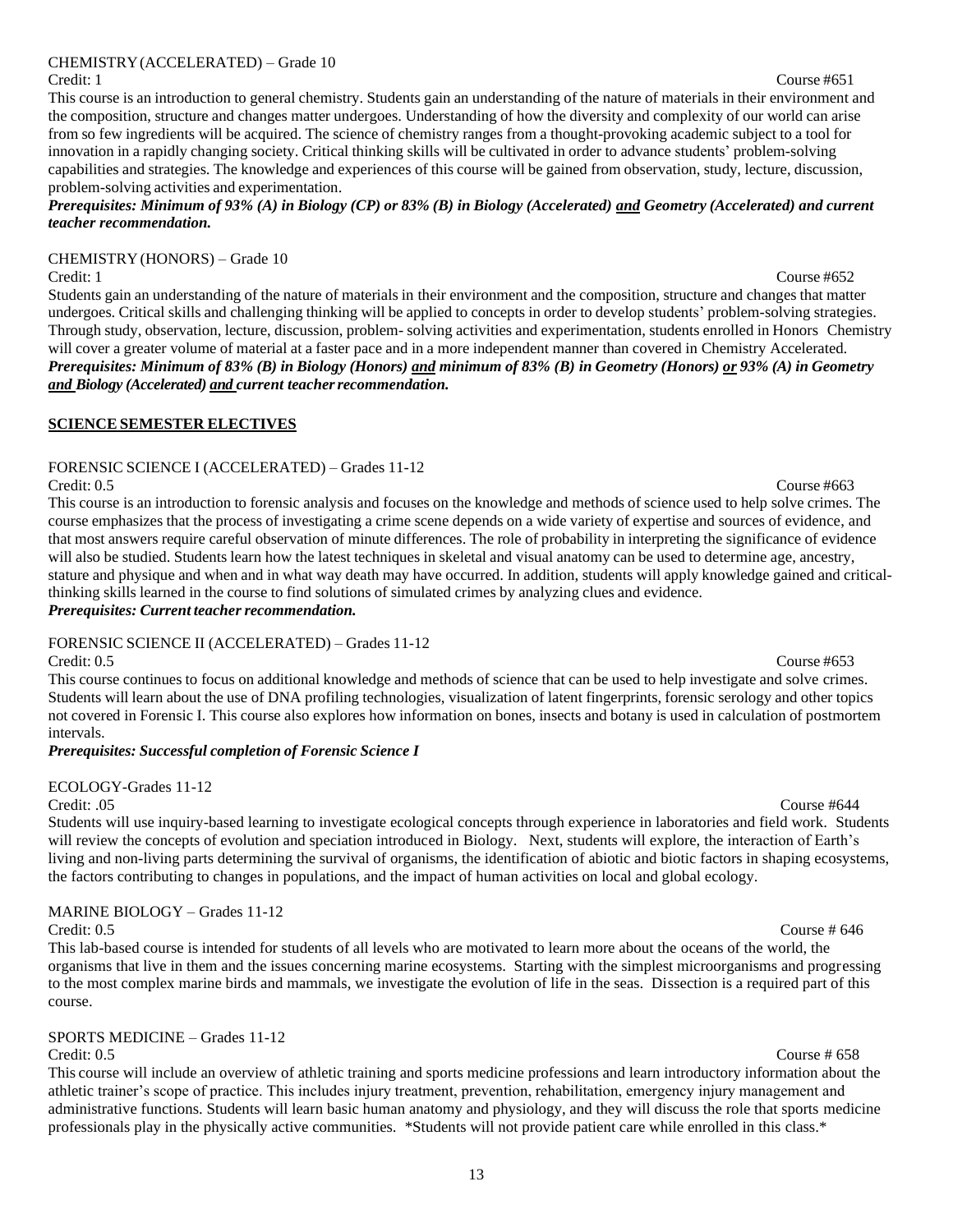PUBLIC HEALTH – Grades 11-12

Students will study the prevention of disease and promotion of health using a variety of interventions that target the environment, public policy, and human behavior. Topics to be explored include epidemiology with a focus on the ongoing COVID19 pandemic, biostatistics, the relationship between environmental health and population health, equity in health care, and careers in public health.

### **SCIENCE YEAR-LONG ELECTIVES**

### ANATOMY AND PHYSIOLOGY (HONORS) – Grades 11-12

Credit: 1 Course #660 This course is designed to provide a basic understanding of the anatomy and physiology of the human body. Major instructional themes include the exploration of the gross anatomy, microscopic structure, molecular interactions and functions of organs and tissues and cells of the following major body systems: integumentary, skeletal, muscular, nervous, endocrine, immune, circulatory, respiratory, digestive, urinary and reproductive. Students will gain an appreciation for the importance of homeostatic balance and the integration of all body systems in order to maintain life. Dissection is a required part of this course. This course is highly recommended for students who wish to take AP Biology.

Prerequisites: Minimum of 85% (B) in both Biology (Honors) and Chemistry (Honors) or minimum of 90% (A-) in Biology *(Accelerated) and Chemistry (Accelerated) and current teacher recommendation.*

BIOLOGY (AP) – Grade 12

Credit: 1 Course #670 In this course, designed to be the equivalent of a general biology course taken at the college level, students will develop a conceptual framework for modern biology and gain experience and appreciation of biology through inquiry-based and student directed experimentation. Course content will include cell biology, microbiology, biochemistry, genetics and evolution, botany, animal physiology and ecology. This rigorous course includes formal lab reports and an investigative research paper.

### **Course Fee: See page 1**

*Prerequisites: Minimum of 90% (A-) in the following courses: Biology (Honors) or Chemistry (Honors) or Anatomy and Physiology (Honors) or Physics (Honors) or an 80% (B-) in AP Chemistry and current teacher recommendation and in-person interview and approval by current AP Biology teacher. Additionally, summer work must be successfully completed*.

### CHEMISTRY (AP) – Grades 11-12

Credit: 1 Course #671 This course is designed to be the equivalent of a general chemistry course taken at the college level and is an expansion on topics from Chemistry classes taken sophomore year. A depth of understanding and competence will be attained, concerning the fundamentals of chemical topics and in dealing with chemical problems. Students' abilities to think clearly and logically and express ideas both orally and in writing will be developed. An emphasis will be placed on chemical calculations and the mathematical formulation of principles. The laboratory experience of the course is an essential component, which will include work time outside of scheduled class time. **Course Fee: see page 1**

### *Prerequisites: Minimum of 90% (A-) in Chemistry (Honors), 90% (A-) in Algebra II (Honors), and current teacher recommendation. Summer work must be successfully completed***.**

### CONCEPTUAL PHYSICS- Grades 11-12

Credit: 1 Course #674

Physics is a fundamental science which explores the interactions between matter and energy that form the base principles of the other sciences. The objective of this course is to motivate students to explain why natural phenomena occur and have a greater awareness of the physical world. Most of these will require analytical thinking and mathematical equations to explain in a qualitative and quantitative fashion. This course challenged students to think critically about problems and test their hypotheses through a combination of mathematics and laboratory time, to develop problem-solving abilities.

*Prerequisites: Must have successfully completed Geometry and Algebra II or have current Math teacher recommendation*

### ENVIRONMENTAL SCIENCE (ACCELERATED) – Grades 11-12

Credit: 1 Course #657 Environmental Science incorporates aspects of biology, ecology, chemistry, economics and ethics in presenting an overview of critical environmental issues. Students will be asked to analyze real-world case studies, review current data, and participate in a wide range of activities in and out of the classroom. Students are expected to take an active role in their learning and consider the impact and responsibility of humans on Earth's ecosystems. This is an honors level course and students will be expected to move through information quickly. This course provides the foundation for making decisions shaping the future of our world. *Prerequisites: Current <i>teacher recommendation*.

### ENVIRONMENTAL SCIENCE (AP) – Grade 11-12

resolving or preventing them. Environmental science is interdisciplinary, embracing topics from geology, biology, environmental Credit: 1 Course #643 The AP Environmental Science course is designed to engage students with the scientific principles, concepts, and methodologies required to understand the interrelationships within the natural world. The course requires that students identify and analyze natural and human-made environmental problems, evaluate the relative risks associated with these problems, and examine alternative solutions for

### Credit: 0.5 Course #654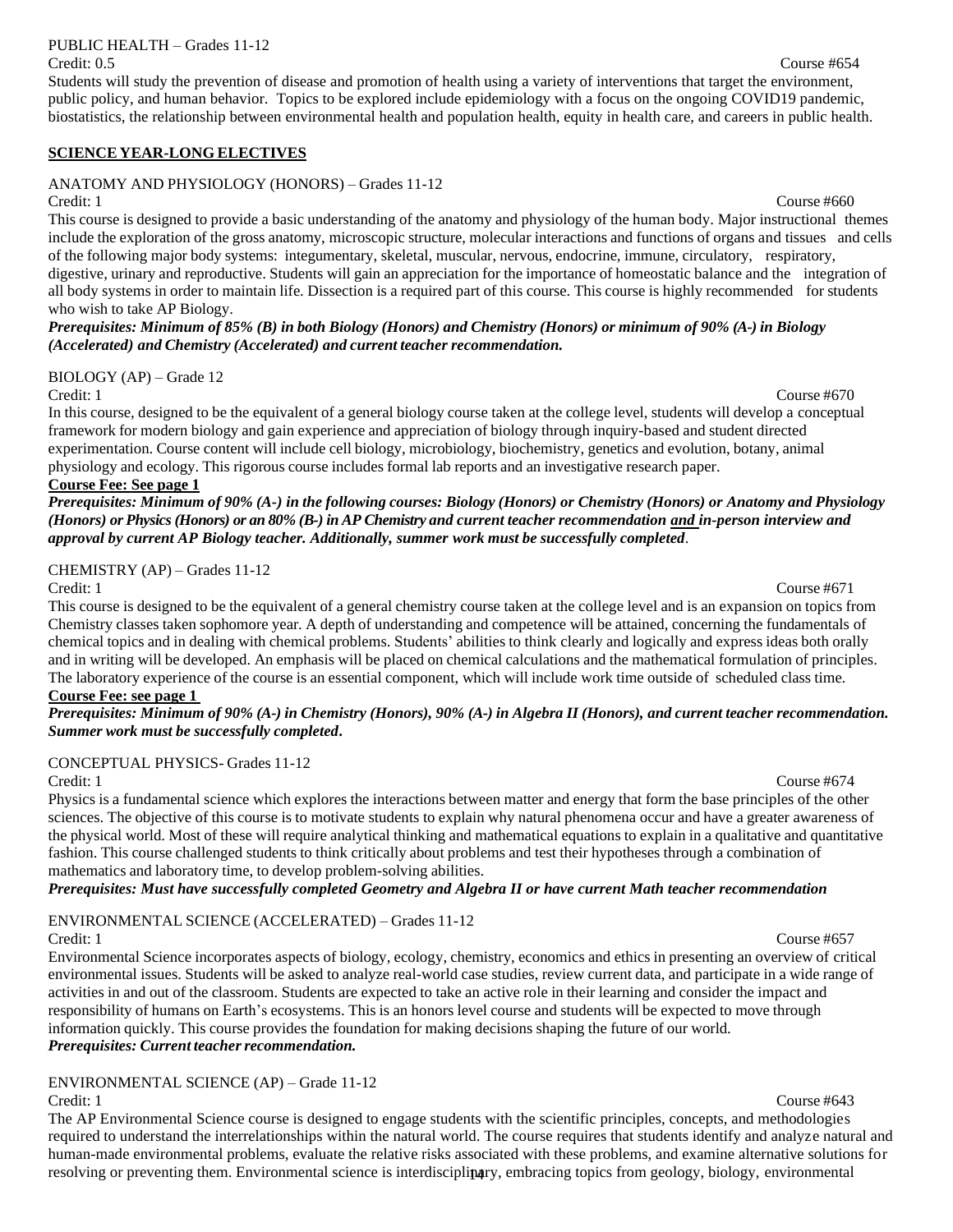studies, environmental science, chemistry, and geography. Students will spend a minimum of 25% of instructional time engaged in hands-on, inquiry-based laboratory and/or fieldwork investigations. The AP Environmental Science course is designed to be the equivalent of a one-semester, introductory college course in environmental science.

### **Course Fee: See page 1**

*Prerequisites: Minimum of 90% (A-) in the following courses: Biology (Honors) or Chemistry (Honors) or Anatomy and Physiology (Honors) or Physics (Honors) or Accelerated Environmental Science and have a current Science teacher recommendation. Summer work must be successfully completed***.**

PHYSICS (Honors) - Grades 11-12

Credit: 1 Course #675 Physics is a fundamental science which explores the interactions between matter and energy that form the base principles of the other sciences. This course is a math-based, high-level subject designed for students who plan on a career in science, math or engineering. The objective of this course is to motivate students to explain why natural phenomena occur and have a greater awareness of the physical world. Most of these will require analytical thinking and mathematical equations to explain in a qualitative and quantitative fashion. This course challenged students to think critically about problems and test their hypotheses through a combination of mathematics and laboratory time, to develop problem-solving abilities.

*Prerequisites: Minimum of 90% (A-) in Algebra II Honors and current Math teacher recommendation.*

PHYSICS C – MECHANICS, ELECTRICITY & MAGNETISM (AP) – Grade 12

Credit: 1 Course #673 This course is equivalent to a first and second-semester Calculus-based Physics course. First semester covers Newtonian mechanics and Electricity & Magnetism is covered during the second semester. Students in the course must take two AP tests at the end of the academic year.

### **Course Fee: see page 1**

<span id="page-16-0"></span>*Prerequisites: Minimum of 90% (A-) in Honors Physics and either concurrently enrolled in or completed Calculus. If student has not completed AP Calculus AB, student must have a recommendation from current Math teacher. Summer work will be required.*

## **SOCIAL STUDIES**

### RESEARCH IN GLOBAL STUDIES – Grade 9

Credit: 1 Course #740 Students examine our own culture and acquire tools to understand others. Through interpretation of basic demographic data, students learn principles of economics, political science, anthropology and geography. They cultivate critical thinking and reading skills as they investigate global issues, including population and resource distribution, development, health, migration and labor. Each student researches and writes a significant paper on a global problem in which she is particularly interested.

RESEARCH IN GLOBAL STUDIES (ACCELERATED) – Grade 9

Credit: 1 Course #741 Accelerated Research in Global Studies is similar to the college preparatory course. The curriculum includes development of skills for inquiry through investigation of global issues. Each student researches and writes an in-depth analytical paper on a global problem in which she is particularly interested.

Prerequisites: Minimum of 88% (B+) in Social Studies 8, minimum 80th percentile on HSPT Reading and Language, and a writing *sample placement test is required.*

RESEARCH IN GLOBAL STUDIES (HONORS) – Grade 9

The curriculum in this class is more intensive, requiring self-motivation and the ability to work independently. Students are expected to follow news events on their own in preparation for class discussions. Each student researches and writes a comprehensive analytical paper which explores effective interventions of a global problem in which she is particularly interested.

Prerequisites: Minimum of 93% (A) in Social Studies 8, minimum 90th percentile on HSPT Reading and Language, and a writing *sample placement test is required.*

MODERN WORLD HISTORY: A GLOBAL PERSPECTIVE – Grade 10 Credit: 1 Course #750

In this course significant episodes from Western and non-Western history are investigated. Topics include the Middle Ages, Renaissance and Reformation, the age of European exploration/domination and consequent impact on world cultures and the development of global networks of political, economic and social inter- dependence in the contemporary world. Students hone critical-thinking skills while developing a sense of chronology and an understanding of cause and effect. Geography application, cooperative and independent research projects, time management and organizational skills are emphasized. Current world issues will be discussed and analyzed.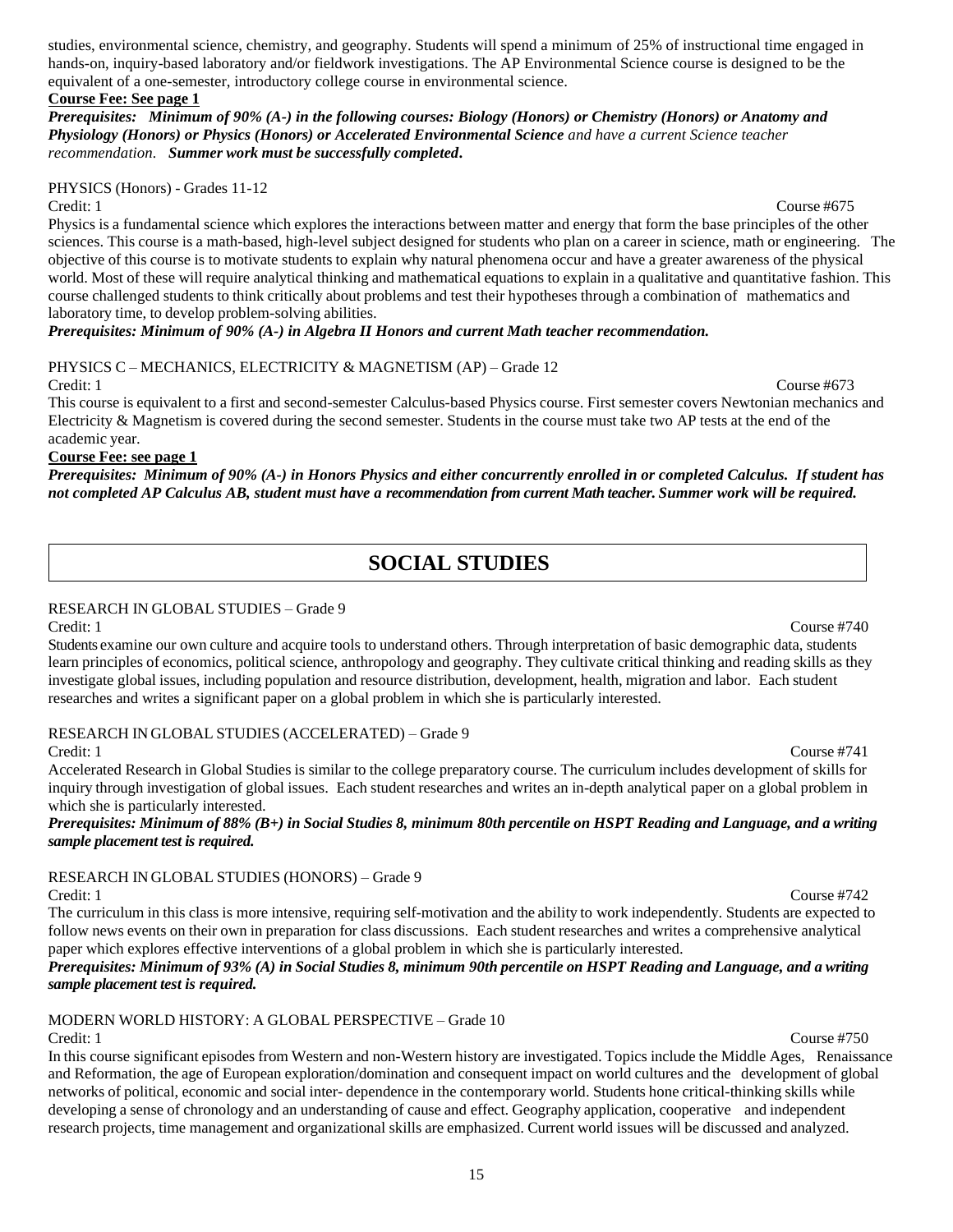### 16

### MODERN WORLD HISTORY: A GLOBAL PERSPECTIVE (ACCELERATED) – Grade 10 Credit: 1 Course #751

The course description is the same as the previous course; however, greater emphasis will be placed on independent learning. Students will read more advanced materials and conduct research using primary sources in order to develop critical reading and writing skills. Prerequisites: Minimum of 88% (B+) in Global Studies (Accelerated) or minimum of 93% (A) in Global Studies (CP), and current *teacher recommendation.*

### MODERN WORLD HISTORY: A GLOBAL PERSPECTIVE (HONORS) – Grade 10 Credit: 1 Course #752

At the honors level, students will read challenging texts and primary sources as well as hone higher level research skills. Students will develop advanced critical reading and writing skills through independent inquiry.

Prerequisites: Minimum of 88% (B+) in Global Studies (Honors) or minimum of 93% (A) in Global Studies (Accelerated) and current *teacher recommendation.*

MODERN WORLD HISTORY (AP) - Grades 10-12

Credit: 1 Course #753 This course offers an in-depth look at topics in world history spanning from 1200 AD to the modern day. Students will study both Western and non-Western history. This allows for a broad understanding of the interactions of various cultures throughout time and the ability to draw conclusions about how the past has shaped our world today.

### **Course Fee: See page 1**

### *Prerequisites: Minimum of 93% in Global Studies (Honors), minimum 80th percentile on the PSAT ERW and current teacher recommendation*

### UNITED STATES HISTORY – Grade 11

Credit: 1 Course #760 This course is a survey of American history from U.S. sectional tensions and the Civil War to the modern day. Major social, political, economic, and diplomatic trends will be examined. Students will acquire the tools of historians by supplementing secondary source readings with examination and analysis of primary sources including documents, artwork, film, and other media. Critical thinking, research, and writing skills are emphasized

### UNITED STATES HISTORY (ACCELERATED) – Grade 11

This course description is the same as the previous course; however, more challenging individual work will be expected, and more emphasis will be placed on the application of knowledge and the analysis of primary and secondary sources. Students are expected to demonstrate strong research and writing skills.

Prerequisites: Minimum of 88% (B+) in Modern World History (Accelerated) or a minimum of 93%(A) in Modern World History *and current teacherrecommendation.*

## UNITED STATES HISTORY (HONORS) – Grade 11

Credit: 1 Course #762 This course description is the same as the previous course; however, more challenging individual work will be expected, and greater emphasis will be placed on analysis of scholarly and primary source readings , critical thinking skills, and strong writing and research skills. Prerequisites: Minimum of 88% (B) in Modern World (Honors) or a minimum of 93% (A) in Modern World (Accelerated), and *current teacherrecommendation.*

## UNITED STATES HISTORY (AP) – Grade 11

Credit: 1 Course #763 This course is designed to provide students with analytical skills, factual knowledge and writing abilities necessary to understand and critically analyze the political, economic and cultural events and problems in American history. This is a two-semester, college-level survey of United States History from pre-colonial times to the present day. This is a challenging class that is meant to be equivalent to a freshman college course. This course replaces the required junior level United States History class.

### **Course Fee: See page 1**

Prerequisites: Minimum of 93% (A) in Global Studies and a minimum of 93% (A) in Modern World (Honors) or a minimum of 88% *(B) in European History (AP) and a minimum of 80th percentile on PSAT ERW, and current teacher recommendation.*

### AMERICAN GOVERNMENT – Grade 11-12 Credit: 0.5 Course #765

This course will provide students with a foundation in American government. Students examine the structure of the Constitution and its function as a framework for our government, laws, and political system. Landmark Supreme Court cases will be presented. Students will learn their rights and responsibilities as citizens in our democracy.

### UNITED STATES GOVERNMENT & POLITICS (AP) – Grade 11-12 Credit: 1 Course #780

This course is designed to give students an analytical perspective in government and politics in the United States. Students will be able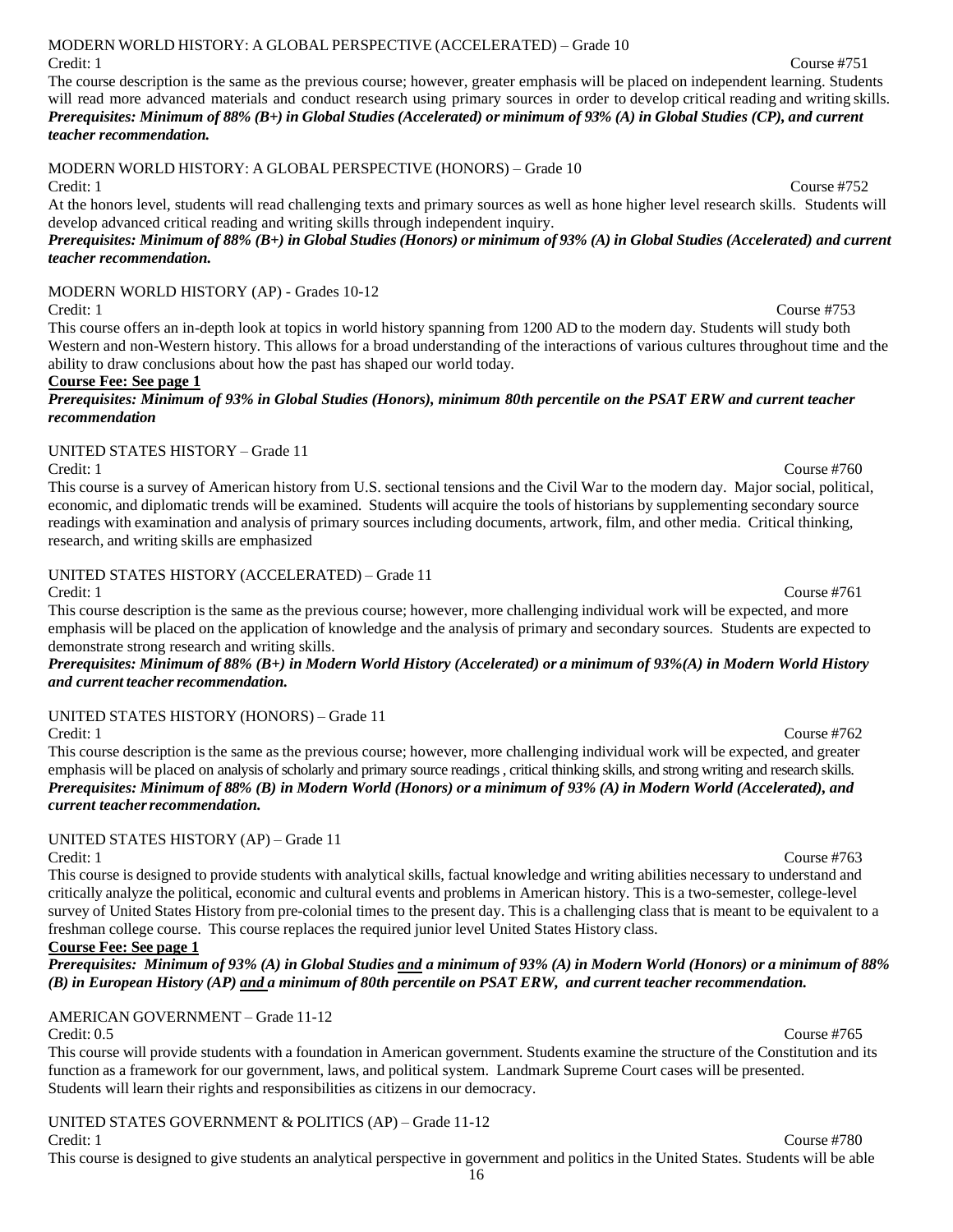to analyze data, understand patterns of political processes and behavior and their consequences and critically analyze theories and concepts, applying them appropriately and developing connections across the curriculum. Students are expected to follow news events on their own in preparation for class discussions. This course replaces the required American Government class.

### **Course Fee: See page 1**

Prerequisites: Minimum of 88% (B+) in U.S. History (Honors), minimum 80th percentile ranking on the PSAT ERW and current *teacherrecommendation.*

### **SEMESTERELECTIVES**

### AMERICAN WOMEN'S HISTORY – Grades 10-12

Credit 0.5 Course #777

The focus of this discussion-based course is the experiences of women of various ethnicities, socio-economic groups, religions, and cultures in American history from pre-colonial times through the present. The curriculum addresses how women's actions both shaped and were shaped by economics, politics, technology, and other facets of American life. The contributions of leaders in various fields will be identified and evaluated. A variety of primary and secondary sources will be used to develop a more inclusive study of American history.

### HUMAN RIGHTS, HOLOCAUST AND GENOCIDE – Grades 11-12

Credit: 0.5 Course #771 Students will examine the foundations of history's greatest human rights abuses: genocides. The Holocaust, a watershed moment in world history, will be studied along with other genocides of the 20<sup>th</sup> and 21<sup>st</sup> centuries, including those that occurred in Armenia, Ukraine, Cambodia, Bosnia, Darfur, and Myanmar. Events will be examined through the lenses of history, psychology, politics, philosophy, and law. Students will identify the roles of perpetrators, victims, bystanders, and upstanders in these human rights crises and consider how individuals, groups, and governments made choices that defined racial, ethnic, national, and gendered identities to legalize prejudice and ultimately, mass killings. A focus on the humanity of victims and our roles as world citizens in halting violence will be central.

### INTRODUCTION TO EAST ASIA – Grades 11-12

This course will enable students to understand significant historical events, economic development, and cultural contributions of people within this geographic region. Students will focus on the historical interaction between China, Japan, and Korea as well as the role these three nations play in contemporary world affairs.

This course will be offered on alternate years as a semester elective.

### INTRODUCTION TO ECONOMICS – Grades 11-12

This course seeks to inform students of foundational micro- and macroeconomic concepts. Students study two micro units: supply and demand and resource markets. Sections on business practices and banking are included. Students will also study two macro units: domestic analysis and international analysis. are responsible for ongoing, in-class assignments that engage these topics more critically, as well as unit quizzes and tests.

### INTRODUCTION TO LAW – Grades 11-12

Credit: 0.5 Course #779

This class provides an overview of the U.S. legal system. It is a general course that focuses on law and legal issues from the perspective of the social sciences. Students will be introduced to topics such as constitutional law and the Supreme Court, criminal law, torts, products liability, consumer and administrative law, family law and immigration and refugee law.

### INTRODUCTION TO SOCIOLOGY – Grades 11-12

Do we shape our culture or does our culture shape us? What does it mean in a society to be male or female? How do societies evolve? Why can we develop a prejudice against those unlike ourselves? Does social class exist in the United States? These are some of the questions we consider in sociology, the systematic study of human interaction. In this course, students explore fundamental principles and theories of sociology, culture, patterns of interaction, norms, social institutions, socialization and human development and social change. Students will develop critical thinking skills to understand and evaluate how social structures mold their lives and affect the world around them. This course is excellent preparation for college reading and writing.

### INTRODUCTION TO PSYCHOLOGY – Grades 11-12

Credit: 0.5 Course #794 Psychology is the systematic study of individual human behavior and experience. The purpose of this course is to introduce the student to the content, terminology, major theories, careers, methodology, and application of the discipline. This survey course contains an introduction followed by four units based on the physiological, cognitive, behavioral, and affective domains of psychology. This elective course stresses the application of academic content to the student's life.

### Credit: 0.5 Course #743

### Credit: 0.5 Course #772

### Credit: 0.5 Course #773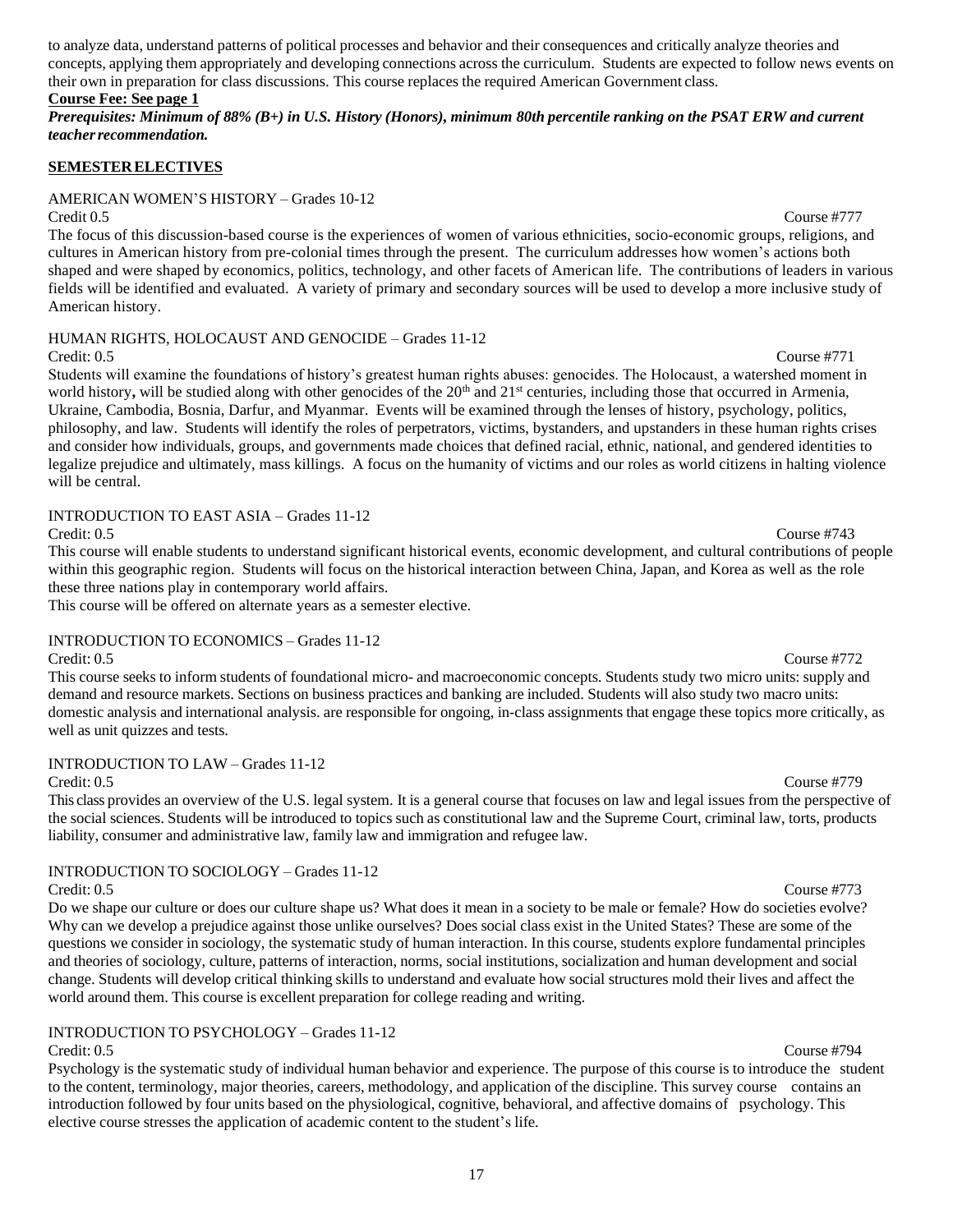### MACROECONOMICS (AP) - Grades 10-12

Students will become well-versed in the economic way of analytical thinking. They will learn how to measure economic performance and will be able to explain monetary and fiscal policies in the real world. Students will also develop graphing skills necessary to examine economic theories and to analyze their impact upon the United States and global economies. This course will be offered in the second semester.

### **Course Fee: see page 1**

*Prerequisites: Minimum of 88% (B+) in an Accelerated Social Studies course and be recommended by AP Potential.*

### MICROECONOMICS (AP) – Grades 10-12

AP Microeconomics is an introductory college-level course that focuses on the principles of economics that apply to the functions of individual economic decision-makers. The course also develops students' familiarity with the operation of product and factor markets, distributions of income, market failure, and the role of government in promoting greater efficiency and equity in the economy. Students learn to use graphs, charts, and data to analyze, describe, and explain economic concepts.

### **Course Fee: see page 1**

<span id="page-19-0"></span>*Prerequisites: Minimum of 88% (B+) in an Accelerated Social Studies course and be recommended by AP Potential.*

## **TECHNOLOGY**

### CAD (COMPUTER-AIDED DESIGN) DRAWING WITH SKETCHUP – Grades 9-12 Credit: 0.5 Course #892

An excellent choice for beginning to learn SketchUp, this course is intended for students with little or no 3D drawing or SketchUp experience. Students interested in pursuing a career in architecture or engineering are encouraged to take this course. Topics include mastering the Rotate tool; creating new terrains and editing existing terrains; optimizing photo textures; organizing your collections in the Google 3D Warehouse; using LayOut to manage styles and work with dimension.

AUTOCAD – Grade 9-12

Credit: 0.5 Course #895 This course provides students with an understanding of the fundamental concepts related to communicating engineering-related technical information/design ideas. Through a series of hands-on experiences, students will become familiar with the sketching, lettering, scale drawing, print reading, visualization, dimensioning and problem-solving techniques used by engineers and designers. *Prerequisite: Successful completion of CAD.*

### ENGINEERING THROUGH ROBOTICS – Grades 9-12

Credit: 0.5 Course #883 Students are introduced to both the theory and practice of the development of hardware and the programming of robots to perform rudimentary tasks. Students will be expected to construct several functional robots that will be programmed to perform simple tasks as part of the course. Several projects are required throughout the course. Students investigate the concepts of robotics and its history through discussion, demonstration, readings and research.

### INTRODUCTION TO COMPUTER SCIENCE PRINCIPLES – Grades 9-12

### Credit: 0.5 Course #891

This course is an introduction to the theory and practice of computer programming designed for students who have an interest in computer programming or as a stepping-stone to AP Computer Science. Students will learn how to use different programming languages and environments to deconstruct and solve problems. Topics include looping, Boolean and game logic, data collection, object-oriented programming, and simulations. No previous computer programming experience is required.

### WEB DESIGN – Grades 9-12

This course introduced basic web design concepts such as layout, color usage, and navigation as well as project management, collaboration and working with clients. Students will learn to create basic web pages in HTML code and learn the advantages of using CSS code to both style and manage web pages and sites. The course then moves on to the Adobe CS6 Suite of software DreamWeaver, Fireworks, Photoshop, and Flash and how this industry standard software package can be leveraged to develop and maintain dynamic websites. Students have the opportunity to create, revamp, and design websites.

### COMPUTER SCIENCE PRINCIPLES (AP) – Grades 11-12

The AP Computer Science Principles course is designed to be equivalent to a first- semester introductory college computing course. In this course, students will develop computational thinking skills vital for success across all disciplines, such as using computational tools to analyze and study data and working with large data sets to analyze, visualize, and draw conclusions from trends. The course engages students in the creative aspects of the field by allowing them to develop computational artifacts based on their interests. Students will

### Credit 0.5 Course #784

### Credit: 0.5 Course #885

### **Credit 1** Course #896

### Credit 0.5 Course #783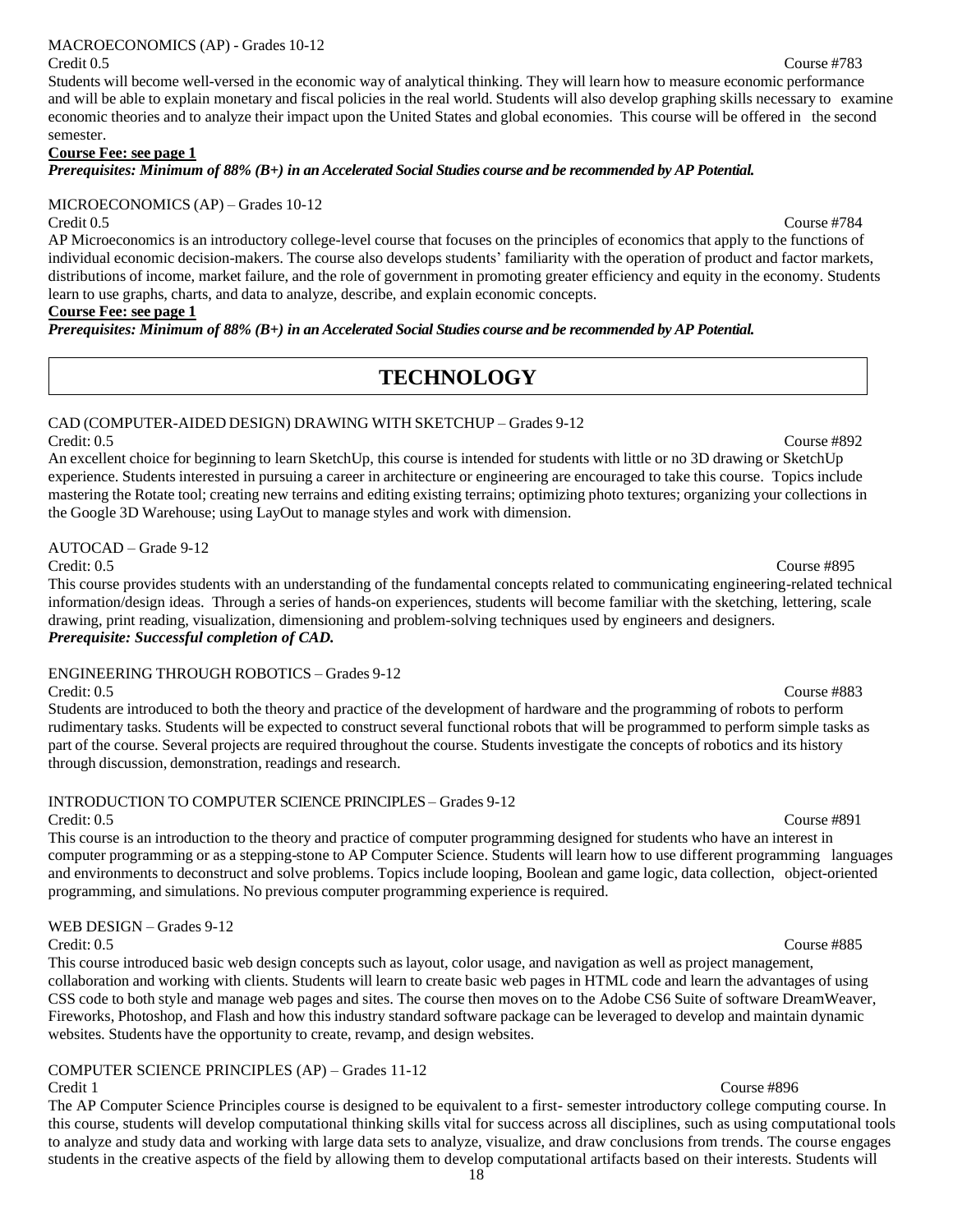also develop effective communication and collaboration skills by working individually and collaboratively to solve problems and will discuss and write about the impacts these solutions could have on their community, society, and the world. **Course Fee: see page 1**

### *Prerequisites: Minimum of 93% (A) in Introduction to Computer Science Principles*

COMPUTER SCIENCE A (AP) – Grade 11-12

### **To be Offered in 2022-2023**

This is an introductory programming course for students who plan to major in disciplines that require significant involvement with technology (computer science, mathematics and engineering). The course is to introduce students to the major concepts and tools for problem solving in a computer science environment. A large part of the course is built around development of computer programs or parts of programs that correctly solve a given problem. The course emphasizes design issues that make programs understandable, adaptable and, when appropriate, reusable. At the same time, students focus on development and analysis of algorithms, fundamental data structures and study of standard algorithms and typical applications.

### **Course Fee: See page 1**

*Prerequisites: Successful completion of Computer Science Principles AP, minimum of 93% (A) in Introduction to Computer Principles.*

## **THEOLOGY**

### **\* - Required Classes**

### **Grade 9 Options (1 credit required)**

\*The Bible I  $(0.5)$ \*The Bible II (0.5)

### **Grade 10 Options (1 credit required)**

Theology – Son of God and Son of Mary  $(0.5)$ Theology – the Body of Christ  $(0.5)$ 

### **Grade 11 Options (1 credit required)**

\*Catholic Social Teachings(0.5) Morality  $(0.5)$ World Religions I (0.5) Philosophy: Logic and Ethics (0.5)

### **Grade 12 Options (1 credit required)**

\*World Religions I (0.5) World Religions II (0.5) Philosophy: Logic and Ethics (0.5) 1804: Ministry of Leadership (1.0)

### GRADE 9 THEOLOGY – THE BIBLE I Credit: 0.5 **(REQUIRED)** Course: #540

This course introduces students to the Sacred Scriptures and to the unfolding of salvation history, with a focus on Jesus Christ as the fulfillment of salvation history. Revelation, both Divine and natural, is explored, as are inspiration, interpretation, and exegesis. Students will explore Biblical texts that begin with Creation and end with establishment of The Church.

### 9 TH GRADE THEOLOGY – THE BIBLE II Credit: 0.5 **(REQUIRED)** Course #541

This required course continues to introduce students to the Sacred Scriptures and to the unfolding of salvation history, with a focus on Jesus Christ as the fulfillment of salvation history. Revelation, both Divine and natural, is explored, as are inspiration, interpretation, and exegesis. Students will explore Biblical texts that begin with Creation and end with establishment of The Church.

10th GRADE THEOLOGY- SON OF GOD AND SON OF MARY

Credit: 0.5 Course #550 Who is Jesus of Nazareth? Who is Jesus Christ? We will investigate the church's teaching of how Jesus came to save all of humanity. Students will read doctrines that are hundreds of years old. How can they be relevant today? Exactly what we will discuss. We believe that Jesus is the second person of the Holy Trinity. At the same time, Jesus walked the earth healing and exemplifying what compassion looks like. He charges us to carry on this work.

## 10th GRADE THEOLOGY- THE BODY OF CHRIST: THE CHURCH

Credit 0.5 Course #551 Why do we gather to worship? I can talk to God just fine on my own. I do not need anyone telling me what to believe. Let's look at what the Catholic church has been teaching for over 2,000 years. What does it mean to pray? What does it mean love all people? How are we the one family of God? This class gives students of every faith tradition a chance to understand the faith that St. Julie loved. She loved Jesus through her faithfulness to the Church. So much that she risked her life for it. What inspires such a love? Together we will seek the answers. This is a great class for students to begin examining her own faith. God loves each of us. How do we respond?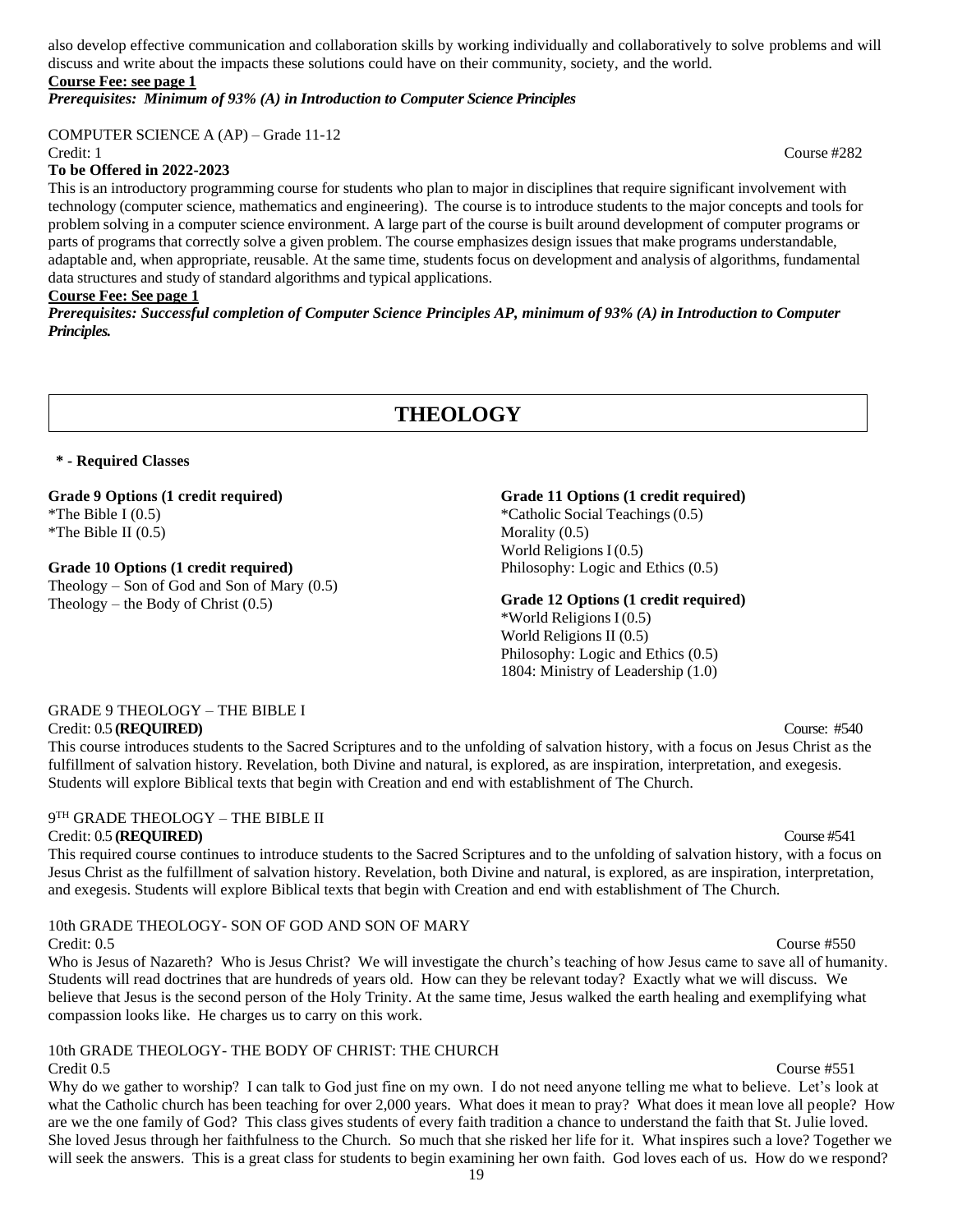## PHILOSOPHY - Grade 11-12

Credit: 0.5 Course #564 A challenging elective course that examines the foundations of logic, ethics, and epistemology in the classical tradition. Primary sources from the classical world, particularly Greece, constitute the main emphasis of reading and discussion along with significant works by modern authors. Explored topics include logic, metaphysics, epistemology, ethics, religion and political philosophy.

### CATHOLIC SOCIAL TEACHINGS – Grade 11 Credit: 0.5 **(REQUIRED)** Course #562

The Junior Religion course guides students in exploring and understanding the social teachings of the Church. It will address the major themes of Catholic social teaching and what they express about God's plan for all people and our obligation *to choose life, to serve the least among us, to hunger and thirst for justice, and to be peacemakers.* The course will work to inspire students to *build a life of justice rather than to simply learn about justice*, ultimately, to work toward the Kingdom of God*.* (LaNave, p. 7)

### MORALITY – Grade 11

Credit: 0.5 Course #563

God's Law is a tremendous gift for us. Unfortunately, some people do not see it this way. They believe that Christian morality is only about rules, faithfully following do's and don'ts as sort of a divine test to pass to get into Heaven. But Divine Law is not a test. In his teaching Jesus Christ reveals that the real meaning of the moral law is more than just following rules. The "rules" only serve a greater purpose; they are not an end in themselves. God's Law is meant to be a teacher, teaching us how to truly love him, our neighbors, and ourselves.

### WORLD RELIGIONS I – Grades 11-12 Credit: 0.5 **(REQUIRED)** Course #573

The course is an introduction to world religions. It is designed to educate and bring awareness of the major religions of the world, including but not limited to Hinduism, Buddhism, Judaism, Islam, and Christianity. As a Catholic preparatory school, this course responds to the document, *Nostra Aetate,* (Latin - *In Our Time*), the *Declaration on the Relation of the Church to Non-Christian Religions.* In this milestone document, the Second Vatican Council called for mutual understanding between Catholics and other religious traditions:

*The Church therefore, exhorts her sons, that through dialogue and collaboration with the followers of other religions carried out with prudence and love in witness to the Christian faith and life, they recognize, preserve, and promote the good things, spiritual and moral, as well as the socio-cultural values found among these men. (Nostra Aetate, 3)*

By studying the various religions, students will gain a deeper understanding of her personal convictions and faith while appreciating the belief system of others.

### WORLD RELIGIONS II – Grade 12

The course is an extension of World Religions I. Students will further their exploration of the historical development, fundamental beliefs, and devotional practices of indigenous religious traditions and East Asian Religions. By studying the various religions, students will gain a deeper understanding of personal convictions and faith while appreciating the belief system of others.

### 1804 – THE MINISTRY OF PEER LEADERSHIP - Grade 12

This year-long course, named after the year the SND's were founded, allows students to go deeper in their own faith while encouraging and leading others to do the same. These leaders will help take Maryvale's campus ministry to the next level, transforming its programs and events to be student-minded, relevant and engaging. Students need to be willing to explore their own faith, be comfortable challenging others and being challenged, and willing to share their story. Students will be expected to assist, plan and oversee liturgies, service activities, retreats and prayer services. This class will develop skills regarding public speaking, event planning and discipleship. *Prerequisites: Admittance only by application and selection process.*

### Credit: 1 Course #575

### Credit: 0.5 Course #576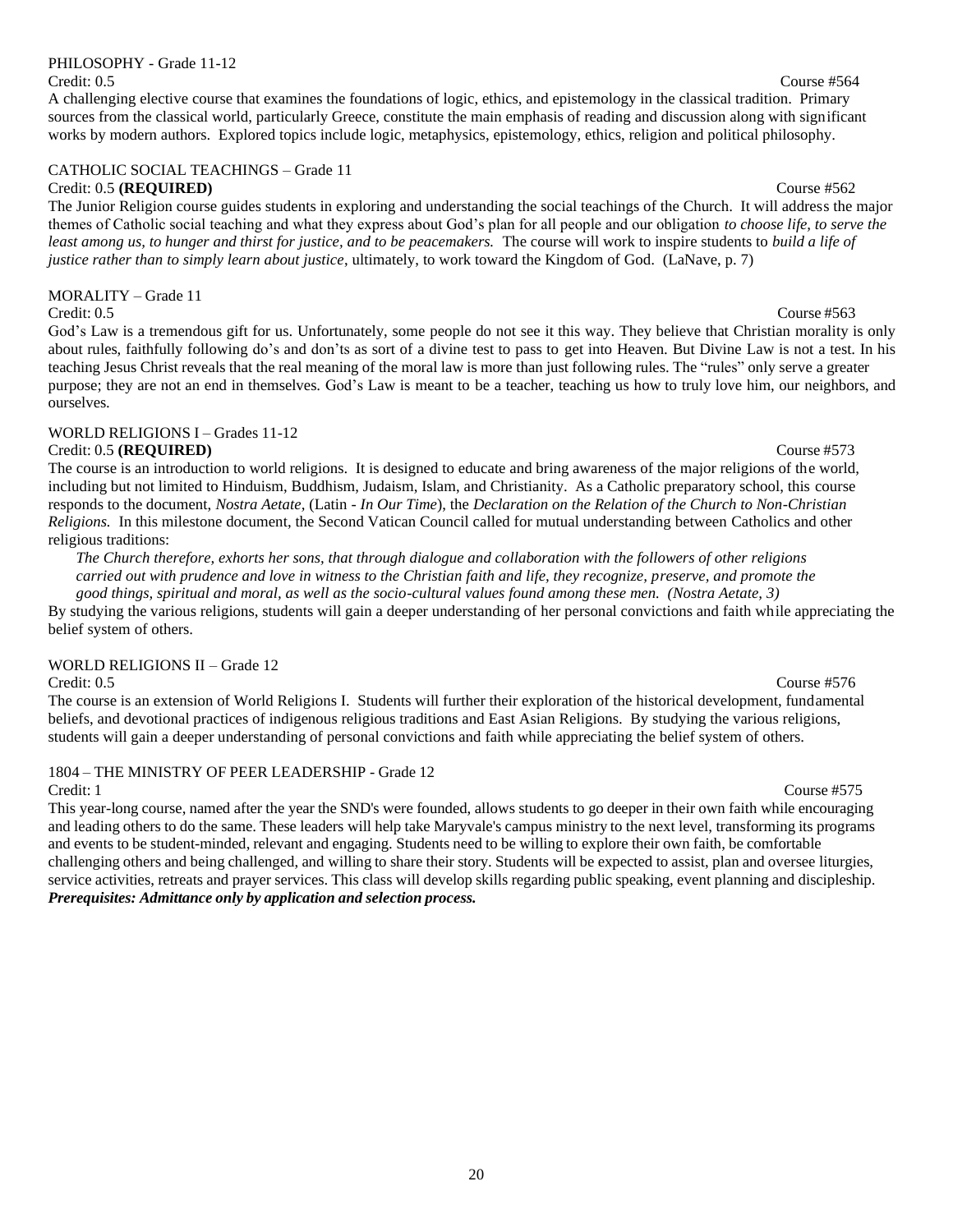### **VISUAL ARTS**

### VISUAL ART SCHOLARS PROGRAM – Grades 9-12

Students with a strong interest in Visual Art may choose to apply to Maryvale's Visual Art Scholars Program. Interested students should contact the Art Department Chair, Ms. Kozak for an application and interview. Visual Art Scholars are permitted to take a 2nd Art elective in 9th and 10th grades. Students accepted into the program will successfully complete 4 full credits of Visual Art courses and be awarded a certificate upon graduation.

### **Maryvale Visual Art Scholars Program**



\*1 credit course

### ART I/ART FOUNDATIONS – Grade 9-12

Credit: 0.5 Course #480

Art I is a semester long course that will enable students to gain an understanding of the value of art in their daily lives. Students learn fundamental skills in the creation of art. This course introduces students to creative problem solving as well as observational drawing skills. Students will acquire the visual vocabularies of art history and criticism. Learning how to give and receive constructive feedback also will be a component of the class. There is no need to purchase a text; students will use a classroom set of the text, "The Visual Experience." Students are required to keep a journal as well as visit a museum independently. This course satisfies half of the Fine Arts graduation requirement and provides a foundation for further specialized study in art. There is no prerequisite; however this class is a prerequisite for all other art courses.

### **Course Fee: \$75**

### ART II / INTERMEDIATE STUDIO – Grades 10-12

### Credit: 0.5 Course #481

Art II builds on the experiences and skills taught in Art I. This course will strengthen students' observational skills through an emphasis on drawing from life and the creation of original art. Students have the opportunity to use a variety of media and solve artistic problems through assignments requiring unique and personal solutions. Emphasis will be placed on breadth of experiences via exposure to many types of art media and techniques. New media included in this course are conte crayon, pen and ink, colored pencil and charcoal. Artwork from this class will be the beginning of building a college portfolio. Art history, criticism and aesthetics are important components of the class. All students will keep a journal and be required to visit a museum independently.

**Course Fee: \$60**

### *Prerequisite: Successful completion Art I.*

### ADVANCED STUDIO: OIL and PASTEL (HONORS) – Grades 10-12 Credit: 0.5 Course #482

Advanced Studio I is a studio course that build upon Art I and Art II. This course continues to allow students to work with a broad range of media and techniques, including oil painting and pastel. Projects that advance creative problem-solving skills include life drawing, landscape and portraiture. Cultivation of personal style will be introduced. Contemporary trends in art as well as art history and criticism will be integrated through readings and class discussions. Students will create a digital portfolio of their work throughout the course of the year. Students will be required to visit a museum independently.

### **Course Fee: \$75**

*Prerequisites: Successful completion of Art II or permission of the instructor.*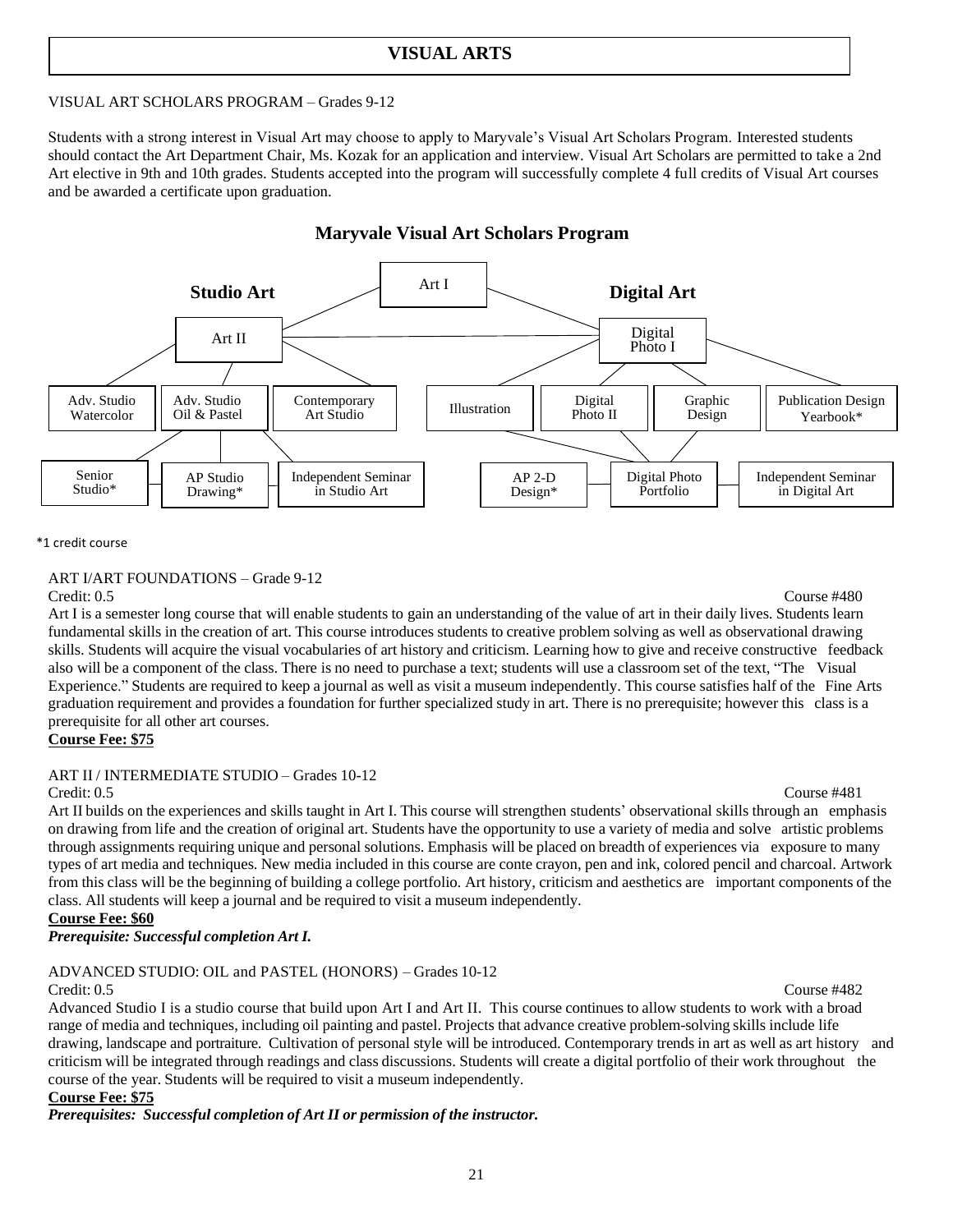### 22

### ADVANCED STUDIO: WATERCOLOR & SELF EXPLORATION (HONORS) - Grades 10-12 Credit: 0.5 Course #487

This Advanced Studio course allows students to learn the medium of watercolor in addition to working with a wide range of media and techniques. Watercolor and the creation of a series of related works are explored. Strong emphasis is placed upon artistic voice, experimentation and personal style. Contemporary trends in art as well as art history and criticism will continue to be integrated through readings and class discussions. Students create a digital portfolio of their work from throughout the year. Students will be required to visit a museum independently.

### **Course Fee: \$75**

### **Prerequisites: Successful completion of Art I and Art II or permission of the Instructor.**

### CONTEMPORARY ART STUDIO – Grades 11-12

Credit: 0.5 Course #485 "Contemporary Art Studio" is designed to provide students with an upper-level course that fuels their understanding of contemporary art and its functions in modern society. As a cornerstone of the course, students will study many well-known contemporary artists and create artwork informed by these artists. We will study conceptual artists, contemporary painters, photographers, installation artists, collage artists, and sculptors. Through the study of 20th and 21st century artists students learn a variety of new visual thinking processes. At the completion of this course, students will have grown their understanding of contemporary art and their ability to solve life's problems visually. Formal as well as informal critiques and criticism of both student work and professional artwork will take place on a regular basis.

### **Course Fee: \$50**

### *Prerequisites: Successful completion of Art I and Art II.*

### DIGITAL PHOTOGRAPHY I – Grades 10-12

Credit: 0.5 Course #483

Digital Photography I provides students with an introduction to Digital Photography using Digital SLR Nikon/Cannon cameras and Adobe editing software. The basis of this one semester course is a focus on the four major components of photography: Light, Subject, Background and Moment. Students will learn about a variety of photography processesincluding: Black and White photography, Manual Mode Light Metering, Aperture Priority settings, and Photoshop manipulation assignments. Students will be inspired by famous photographers throughout history as well as contemporary photographers living and working in today's economy. Students will have an option to borrow materials including camera, lenses, and tripods for use outside of Maryvale. Formal as well as informal critiques and criticism of both student work and professional photography will take place on a regular basis.

**Course Fee: \$50**

### *Prerequisites: Successful completion of Art I.*

### DIGITAL PHOTOGRAPHY II – Grades 10-12

Credit: 0.5 Course#484 Digital Photography II builds on the skills learned in Digital Photography I to advance the student's knowledge of Digital Photography I to advance the student's knowledge of Digital Photography and the Adobe editing suite. Digital Photography II focuses on finding and developing your own photographer's aesthetic. Lighting, camera settings and higher-level photographic techniques and editing are covered in this one semester course. Students will learn to critique and inquire about contemporary photography as well as traditional photography processes. Formal as well as informal critiques and criticism of both student work and professional photography will take place on a regular basis.

**Course Fee: \$50**

## *Prerequisites: Successful completion of Digital Photography I.*

## DIGITAL PHOTOGRAPHY PORTFOLIO (HONORS) – Grade 11-12

Credit: 0.5 Course # 494 This course is designed for the serious art student who wishes to delve deeper into their digital art and photography practice. Students will create a digital portfolio of artworks that represent their own passions based on a series of prompts. Students will be encouraged to become independent thinkers who contribute inventively to our society. This course is designed as a possible pre-cursor to taking AP 2-D Design in senior year but can also be taken as the culminating digital art course in junior or senior year. To be admitted into the class, students must submit a written personal statement and obtain permission of the instructor. Contemporary and traditional art history and criticism are important components of the class.

### **Course Fee: \$50**

## Prerequisites: Digital Photo I and one or more of the following: Digital Photo II, Graphic Design, or Illustration

## ILLUSTRATION – Grades 11-12

Credit: 0.5 Course #488 "Illustration" is designed to provide students with an introduction to an Illustrators mindset using both physical drawing techniques and digital methods. Students will use a variety of painting and drawing materials in addition to Digital Wacom Tablets, Adobe Photoshop and Adobe Illustrator editing software. Students will learn about the industry components of Illustration including: Book Cover Design, Product Illustration and Editorial Illustration. Participants will be inspired by famous illustrators throughout history as well as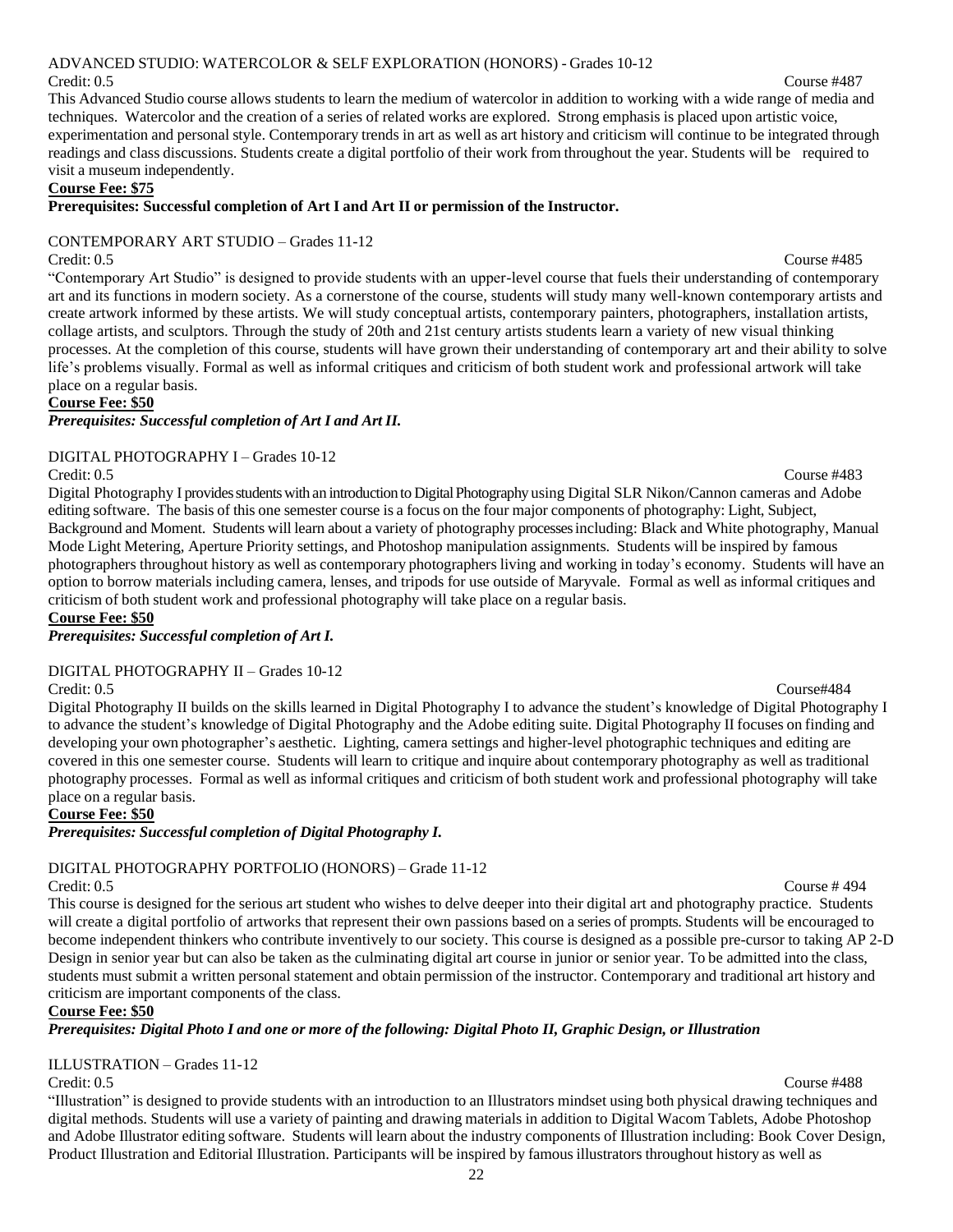contemporary Illustrators living and working in today's economy. Formal as well as informal critiques and criticism of both student work and professional illustration will take place on a regular basis.

### **Course Fee: \$75**

### *Prerequisites: Successful completion of Art I and Digital Photography I or approval of instructor.*

### GRAPHIC DESIGN - Grades 10-12

Credit: 0.5 Course #486 Graphic Design is a course created to provide students with an introduction to the professional world of Graphic Design using the Adobe Editing Suite and modern design principles. Students solve real-world design problems mirrored on the curriculum of a college- level Introduction to Graphic Design course. In addition to continuing their education in Adobe Photoshop, students will utilize other Adobe programs to create a variety of projects including social justice poster creation, logo design, package design and product photography. Formal as well as informal critiques and criticism of both student work and professional Graphic Design work will take place on a regular basis.

### **Course Fee: \$75**

### *Prerequisites: Successful completion of Art I and Digital Photography I.*

### PUBLICATION DESIGN (YEARBOOK) – Grades 10-12

Credit: 1 Course #185 Publication Design, formerly called Yearbook, develops student skills in the fundamental principles of journalistic writing, editorials, themes, coverage and design as integral parts of the course. Students learn journalistic writing, design, photography and layout skills as well as gain proficiency in Josten's yearbook design software. Students apply these basic principles to publication of the student yearbook. A creative mind and attention to detail are essential parts to a successful Yearbook staff member. Students may choose to take this class more than one time by becoming the "editor" of the yearbook during their second year with special approval by administration and staff.

### *Prerequisites: Successful completion or concurrent with Digital Photography I or approval of instructor.*

## AP DRAWING – Grades 11-12

Credit: 1 Course #490 This course is designed for the student - with serious interest in art - who wishes to prepare a portfolio for submission to the College Board. In order to be admitted into the course, students must submit a written personal statement, complete an assigned summer art project and gain permission of the instructor. This course is designed for the student with a strong commitment to her work, selfmotivation and plans to major or minor in art in college. Art is an ongoing process that engages the student in critical decision-making will be emphasized. Students are encouraged to become independent thinkers who contribute inventively to our culture. Students will demonstrate mastery in concepts, composition and techniques through the three components of an AP portfolio: quality, concentration and breadth. Students also will be expected to visit local museums and galleries independently.

### **Course Fee: \$50 and see page 1**

*Prerequisites: Admission Application and permission of the instructor*

AP 2D DESIGN – Grade 12

Credit: 1 Course # 493 This course is designed for the student - with serious interest in art - who wishes to prepare a portfolio for submission to the College Board. In order to be admitted into the course, students must submit a written personal statement, complete an assigned summer art project and gain permission of the instructor. This course is designed for the student with a strong commitment to her work, selfmotivation and plans to major or minor in art in college. Art is an ongoing process that engages the student in critical decision-making will be emphasized. Students are encouraged to become independent thinkers who contribute inventively to our culture. Students will demonstrate mastery in concepts, composition and techniques through the three components of an AP portfolio: quality, concentration and breadth. Students also will be expected to visit local museums and galleries independently.

### **Course Fee: \$50 and see page 1**

*Prerequisites: Admission Application and permission of the instructor*

### SENIOR STUDIO PORTFOLIO PREPARATION – Grade 12

Credit: 1 Course #491 This course is designed for the serious art student who wishes to prepare an art portfolio. In order to be admitted into the class, students must submit a written personal statement, complete an assigned summer art project and obtain permission of the instructor. Students will be encouraged to become independent thinkers who contribute inventively to our culture by making art. Art history and criticism are important components of the class. Students will be required to visit a museum independently.

### **Course Fee: \$50**

*Prerequisites: Art I, Art II and at least one other Art course or permission of the instructor*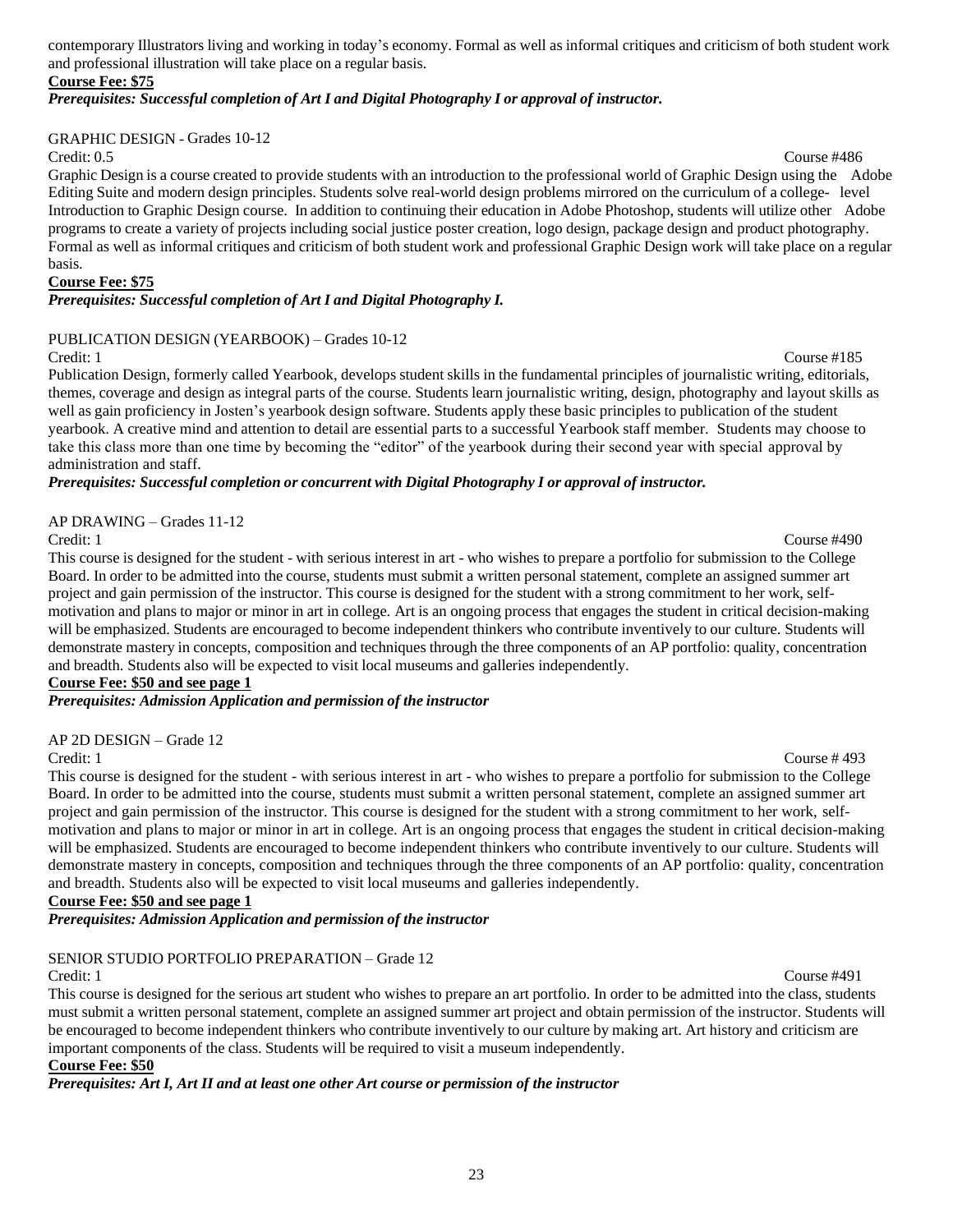### INDEPENDENT SEMINAR IN STUDIO ART - Grades 11-12

Credit: 0.5 Course #495 This semester long course is designed for the serious art student that is self -motivated. Curriculum for this course will be developed on an individual basis to meet the needs of each student. Students can work in their choice of media. This course provides an opportunity for in-depth investigation and focused exploration of a topic of your choosing. Contracts and progress will be reviewed a minimum of once a week. A museum visit and study of Art History as it relates to the work will be required through completion of a process diary, journal entry and written report.

### **Course Fee: \$50**

### Prerequisites: Art 1, Art 2 or Digital Photo 1, and any Advanced Honors course (Advanced Studio Honors Oil, Advanced Studio *Honors Watercolor, Advanced Digital Media Honors) and Admission Application and permission of instructor*

### INDEPENDENT SEMINAR IN DIGITAL ART - Grades 11-12

Credit: 0.5 Course #496 This semester long course is designed for the serious art student that is self -motivated. Curriculum for this course will be developed on an individual basis to meet the needs of each student. Students can work in their choice of media. This course provides an opportunity for in-depth investigation and focused exploration of a topic of your choosing. Contracts and progress will be reviewed a minimum of once a week. A museum visit and study of Art History as it relates to the work will be required through completion of a process diary, journal entry and written report.

### **Course Fee: \$50**

<span id="page-25-0"></span>Prerequisites: Art 1, Art 2 or Digital Photo 1, and any Advanced Honors course (Advanced Studio Honors Oil, Advanced Studio *Honors Watercolor, Advanced Digital Media Honors) and Admission Application and permission of instructor*

## **WORLD LANGUAGES**

Students are required to complete three years in one World Language in Upper School to meet the requirements for graduation, **but we strongly encourage language study every year of Upper School. Students with a documented language waiver are exempt. Online elective courses do not satisfy the graduation requirement.**

### FRENCH I

Credit: 1 Course #340 This course introduces students to French language and cultures of French speaking people around the world. The 90/10 immersion model is introduced, while implementing the 5 C's of ACTFL Standards: communications, cultures, connections, comparisons, and community. Students will begin simple conversations, be exposed to basic sounds, readings, and listening exercises at the novice level. Through a variety of media, students experience culture and learn to communicate and comprehend what they hear and read in French.

## FRENCH II<br>Credit: 1

Credit: 1 Course #350

The curriculum reinforces and further develops language skills and knowledge of French speaking cultures. Students continue toward developing proficiency with the 90/10 immersion model, the 5 C's of ACTFL Standards: communications, cultures, connections, comparisons, and community. Students will learn about more complex simple conversations, be exposed to basic sounds, readings, and listening exercises at a more sophisticated level. Through a variety of media, students experience culture in a more authentic way and pursue opportunities for project-based learning.

Prerequisites: New students are required to take a proficiency test for placement; current students must successfully complete French *I and have current teacher recommendation.*

### FRENCH II HONORS

### Credit: 1 Course #354

This course mirrorsthe French II curriculum but moves at a faster pace and covers more material in greater depth. The curriculum reinforces and further develops language skills and knowledge of French speaking cultures. Students continue toward developing proficiency with the 90/10 immersion model, the 5 C's of ACTFL Standards: communications, cultures, connections, comparisons, and community. Students will learn about more complex simple conversations, be exposed to basic sounds, readings, and listening exercises at a more sophisticated level. Through a variety of media, students experience culture in a more authentic way and pursue opportunitiesfor project-based learning.

Prerequisites: New students are required to take a proficiency test for placement; current students must successfully complete French *I and have current teacher recommendation.*

### FRENCH CULTURAL CONNECTIONS

This advanced course explores the cultures of the French-speaking world through conversations. Students interact with their instructor, each other and a variety of French speakers. Vocabulary, grammar review and discussions are integrated through readings, music, film and art. Students will participate in discussions and create and deliver thematic projects entirely in French. This year-long course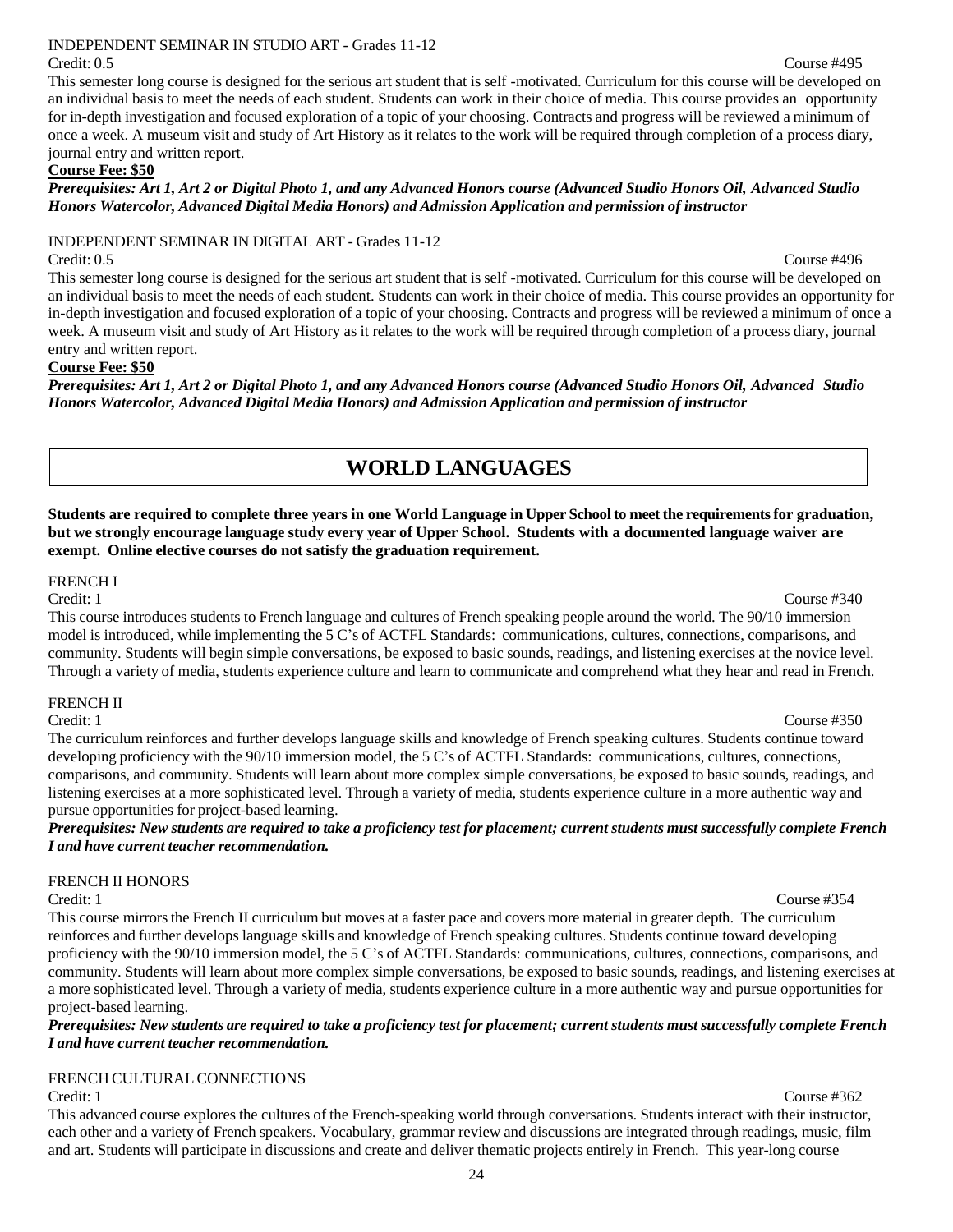includes actual and virtual field trips and guest speakers. Students are evaluated exclusively on their oral command of the language and demonstration of cultural understanding through project-based assessments. *Prerequisites: Successful completion of French II and teacherrecommendation.*

### FRENCH LITERATURE AND CONVERSATIONS

Credit: 1 Course #368

Thematic units explore conversational topics of interest to students, which also allows them to explore and discuss various literary works. The literature includes exposure to literary masters of the French-speaking world, as well as the opportunity to read selections popular in current Young Adult Fiction. The content highlights improving speaking and reading skills, with a brief grammatical review. *Prerequisites: Successful completion of French II and current teacher recommendation.*

FRENCH III (HONORS)

Credit: 1 Course #364 French III Honors moves at a faster, more independent pace and is for students who intend to continue their French studies with French IV Honors followed by a fifth year, eitherin FrenchV Honors or Advanced Placement. In addition to strengthening vocabulary and grammar skills, students learn to retell and analyze a story in the past timeframe and begin to communicate about experiences beyond their personal activities, setting the stage for discussing more abstract concepts. In the spring, students read a mystery novel and study the historical relevance of its locale (Versailles). Other authentic materials (podcasts, film, news articles and video reporting, and music) are used throughout the year to further build language competency while exploring the francophone world and beyond. This class is conducted almost entirely in French.

*Prerequisites: Successful completion of French II and current teacherrecommendation.*

### FRENCH IV (HONORS)

Credit: 1 Course #374

Focusing on the application and integration of advanced grammar concepts and vocabulary, this course prepares students for AP French and collegiate language study in an immersion experience. Students develop more precise and sophisticated ways of expressing opinions and making cultural comparisons in presentational and interpersonal conversation and writing. In the second semester, students read Antoine de St. Exupéry's classic novella *Le Petit Prince* and analyze its literal and philosophical meaning. They further explore other late19th to mid-20th century literary works, such as those of Guy de Maupassant and Jules Verne. Discussion is given to French colonialism during this period and the rise of the Negritude literary movement born in the Caribbean and Africa. This class is conducted entirely in French. **Required Summer Assignment.**

*Prerequisites: Successful completion of French III (Honors) and current teacher recommendation.*

### FRENCH V (HONORS)

Credit: 1 Course #377 This course follows the AP French Language and Culture curriculum as well as a summary of grammar and themes that students studied in levels 1-4. Students are not required to take the AP exam. This course will prepare students for collegiate language study and/or an immersion experience. Class performance and requirements are comparable to a college-level French course. In accordance with the communicative goals of the program, students engage in a variety of oral and written activities every day, refining their listening, speaking, reading and writing skills. The class is conducted entirely in French.

*Prerequisites: Successful completion of French IV (Honors) and current teacher recommendation. Previous French grades,* responsibility and enthusiasm will all be factors in the selection process. The department will make the final decision.

FRENCH V – LANGUAGE AND CULTURE (AP)<br>Credit: 1

Credit: 1 Course #386 This class is intended for students who have successfully completed four years of French and enthusiastically commit to the rigors and rewards of a college-level course. They will have developed a high level of competence in interpersonal and presentational communication, exhibit strong intellectual curiosity, and a deep interest in the French language and francophone cultures. The course is organized around six essential themes: Families and Communities; Science and Technology; Aesthetics; Contemporary Life; Global Challenges; and Personal and Public Identities. Such topics are viewed through a cultural lens and will require students to make connections between their own communities and other communities in the francophone world. Throughout the year students will use the text *Thèmes,* supplemented by a wide variety of authentic audio and video recordings and readings to hone their analytical and communication skills. while also practicing the test-taking skills necessary to succeed on the Advanced Placement exam. Classroom activities center on lively discussions and debates, writing and formal oral presentations. All students are required to take the AP exam at the end of the year. AP French Language and Culture is conducted entirely in French. **Required Summer Assignment. Course fee: See page 1**

*Prerequisites: Minimum of 87% (B+) in French IV (Honors) and current teacher recommendation*

### SPANISH I

Credit: 1 Course #341 This course introduces students to Spanish language and the cultures of Spanish speaking people around the world. The 90/10 immersion model is introduced, while implementing the 5 C's of ACTFL Standards: communications, cultures, connections, comparisons, and community. Students will begin simple conversations, be exposed to basic sounds, readings, and listening exercises at the novice level.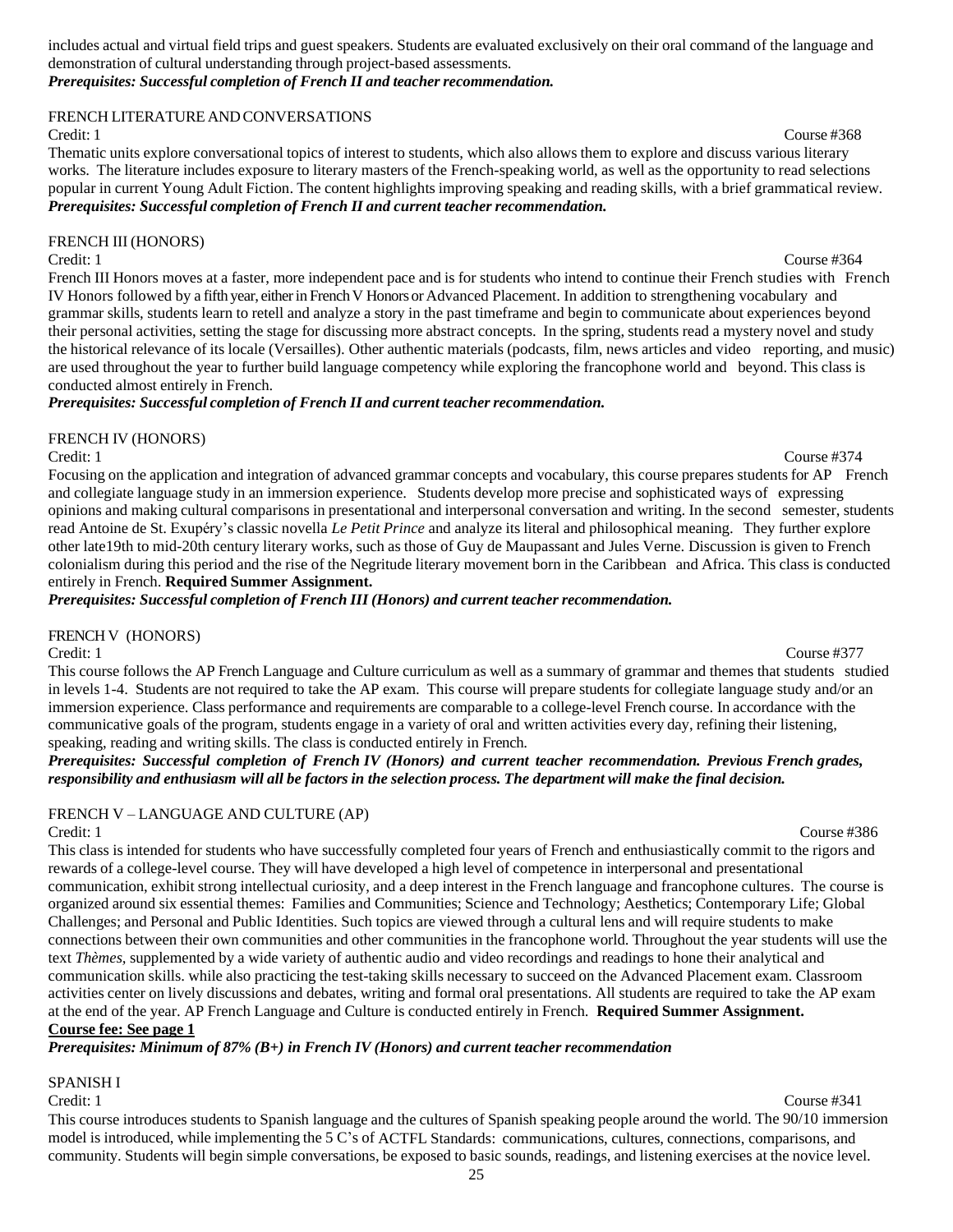Through a variety of media, students experience culture and pursue opportunities for project-based learning. The course may highlight connections between Spanish and the content of other disciplines, including English and Latin.

### SPANISH II

### Credit: 1 Course #351

The curriculum in Spanish II reinforces and further develops language skills and knowledge of Spanish speaking cultures around the world. Students will continue toward developing proficiency with the 90/10 immersion model, the 5 C's of ACTFL Standards: communication, cultures, connections, comparisons, and community. Students will learn about more complex simple conversations, be exposed to basic sounds, readings, and listening exercises at a more sophisticated level. Through a variety of media, students experience culture in a more authentic way and pursue opportunities for project-based learning.

Prerequisites: New students are required to take a proficiency test for placement; current students must successfully complete *Spanish I and have current teacher recommendation.*

SPANISH II (HONORS)

Credit: 1 Course #355 This course mirrors the Spanish II curriculum but moves at a faster pace and covers more material in greater depth. The 90/10 immersion and the implementing the 5 C's of the ACTFL Standards are presented in a more challenging format. Students who demonstrate a strong skill set for language-learning that includes memorization, comprehension, and synthesizing information are encouraged to enter the honors program. The Honors track is designed to lead and prepare students for the AP Spanish course and test. Prerequisites: New students are required to take a proficiency test for placement; current students must successfully complete *Spanish I and have current teacher recommendation.*

### SPANISH III

Credit: 1 Course #361 The course guides students to the next level of proficiency in language acquisition. A mastery of basic Spanish grammar is required at the onset of this course, which throughout the year integrates advanced grammar and vocabulary concepts in thematic units. An emphasis on the 5 C's of the ACTFL Standards are heavily integrated into practical application of the language. The four aspects of language learning (listening, speaking, reading and writing) are further developed using the 90/10 immersion model. *Prerequisites: Successful completion of Spanish II and current teacher recommendation.*

### SPANISH III (HONORS)

Credit: 1 Course #365 This course moves at a faster, more independent pace and is for students who intend to take Spanish IV Honors followed by AP Spanish. Students are guided to the next level of proficiency in language acquisition. A mastery of basic Spanish grammar is required at the onset of this course, which throughout the year integrates advanced grammar and vocabulary concepts in thematic units. The four aspects of language learning (listening, speaking, reading and writing) are further developed. The culture and history of Spanish speaking countries are explored. This class is conducted almost entirely in Spanish.

*Prerequisites: Successful completion of Spanish II (Honors) and current teacher recommendation.*

### SPANISH IV

Credit: 1 Course #369 The course guides students to the next level of proficiency in language acquisition. A mastery of advanced Spanish grammar is required at the onset of this course, which throughout the year integrates advanced grammar and vocabulary concepts in thematic units. An emphasis on the 5 C's of the ACTFL Standards are heavily integrated into practical application of the language. The four aspects of language learning (listening, speaking, reading and writing) are further developed with an increased emphasis on speaking and listening skills. This class is conducted almost entirely in Spanish.

*Prerequisites: Successful completion of Spanish III and current teacher recommendation.*

### SPANISH IV (HONORS)

Focusing on the application and integration of advanced grammar concepts and vocabulary, this course prepares students for AP Spanish. A strong foundation in advanced grammar, vocabulary and communicative competency is required at the onset of the class, and student skills are refined throughout the year. The four aspects of language learning (listening, speaking, reading and writing) are developed through daily oral and written activities, with a heightened focus on culture through the practice of AP skills. This class is conducted entirely in Spanish.

### *Prerequisites: Successful completion of Spanish III Honors and current teacher recommendation.*

SPANISH V

Credit: 1 Course #381

This advanced course explores the cultures, current issues that affect the Spanish-speaking world and practical ways to apply language skills in authentic situations. Primarily through conversational skill-building, students interact with their instructor and one another. There is a strong review of past grammar and vocabulary the first semester. The second semester focuses on introducing and working new tenses such as the subjunctive in all its forms. This course is conducted in full immersion. *Prerequisites: Successful completion of Spanish IV and current teacher recommendation.*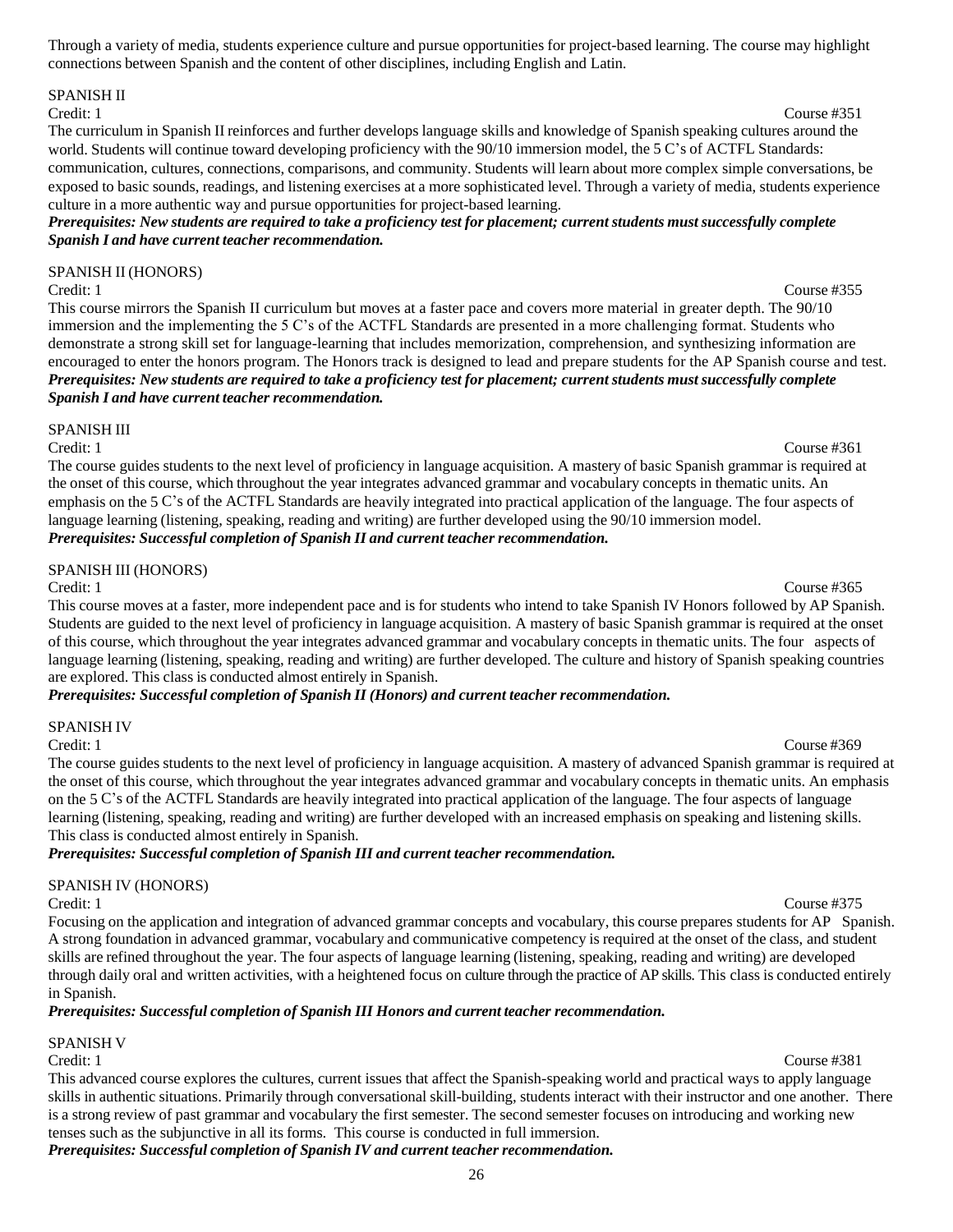### SPANISH V (HONORS)

### Credit: 1 Course #377

### This course follows the AP Spanish Language and Culture curriculum as well as a summary of grammar and themes that students studied in levels 1-4. Students are not required to take the AP exam. This course will prepare students for collegiate language study and/or an immersion experience. Class performance and requirements are comparable to a college-level Spanish course. In accordance with the communicative goals of the program, students engage in a variety of oral and written activities every day, refining their listening, speaking, reading and writing skills. The class is conducted entirely in Spanish.

*Prerequisites: Successful completion of Spanish IV (Honors) and current teacher recommendation. Previous Spanish grades,*  responsibility and enthusiasm will all be factors in the selection process. The department will make the final decision.

### SPANISH V–LANGUAGE AND CULTURE (AP)

### Credit: 1 Course #387

This course prepares students for the AP Spanish Language and Culture Examination, collegiate language study and/or an immersion experience. Class performance and requirements are comparable to a college-level Spanish course. In accordance with the communicative goals of the program, students engage in a variety of oral and written activities every day, amplifying and refining their listening, speaking, reading and writing skills. The class is conducted entirely in Spanish.

### **Course fee: See page 1**

*Prerequisites: Minimum of 87% (B+) in Spanish IV (Honors) and current teacher recommendation*

## **VIRTUAL HIGH SCHOOL (VHS) COURSES**

### **Performing** Arts through VHS

SHAKESPEARE IN FILM – Grade 11-12

In this class, students read four Shakespearean plays - *Romeo and Juliet, Much Ado About Nothing, Henry V,* and *Hamlet* - and then view a variety of scenes from these plays performed by many popular actors. The focus of the assignments will be discussions and compositions on choices the actors and directors have made and how those different choices lend different meanings to the plays. Some of the topics include:

- family relationships
- love
- imagery
- life decisions
- tragedy vs comedy
- visual and aural aspects of a film
- death
- and many other common literary themes as well as film technology

Join this class for a semester of reading, watching videos, and discussing the Bard.

### **World Languages through VHS**

Language courses selected through VHS are designed to expose students to a new language, one not offered in the Maryvale curriculum. Taking any of these courses does not reduce the three-year world language requirement for graduation.

### **SEMESTERELECTIVES**

ITALIAN LANGUAGE AND CULTURE (HONORS) – Grades 9-12

Credit: 0.5 Course #388 This 15-week course is an introduction to the basics of Italian language and culture. Students study the language while learning about the people who speak it, their history, interests and pastimes. Participants learn simple expressions to help introduce oneself, talk about likes and dislikes, family, order food, haggle with the open market vendors, take a train, and shop. Students will discover the beauty of Italian cities through video; listen to Italian nursery rhymes and pop music. The course's main objective is to inspire students to continue to learn the language and to one day experience the country.

### *Prerequisite: Minimum GPA of 3.5*

## GERMAN LANGUAGE AND CULTURE (HONORS) – Grades 9-12

Credit: 0.5 Course #391 This 15-week course introduces students to basic German language skills and both contemporary and historical German culture. Students use PowerPoint presentations, voice recordings, authentic German websites, German songs, videos and snapshots from the Germanspeaking world, radio broadcasts, and newspaper/magazine articles to support their learning. Students can look forward to the following topics: greetings and good-byes; the alphabet and pronunciations; describing themselves, friends, and family members; numbers and

### Credit: 0.5 Course #179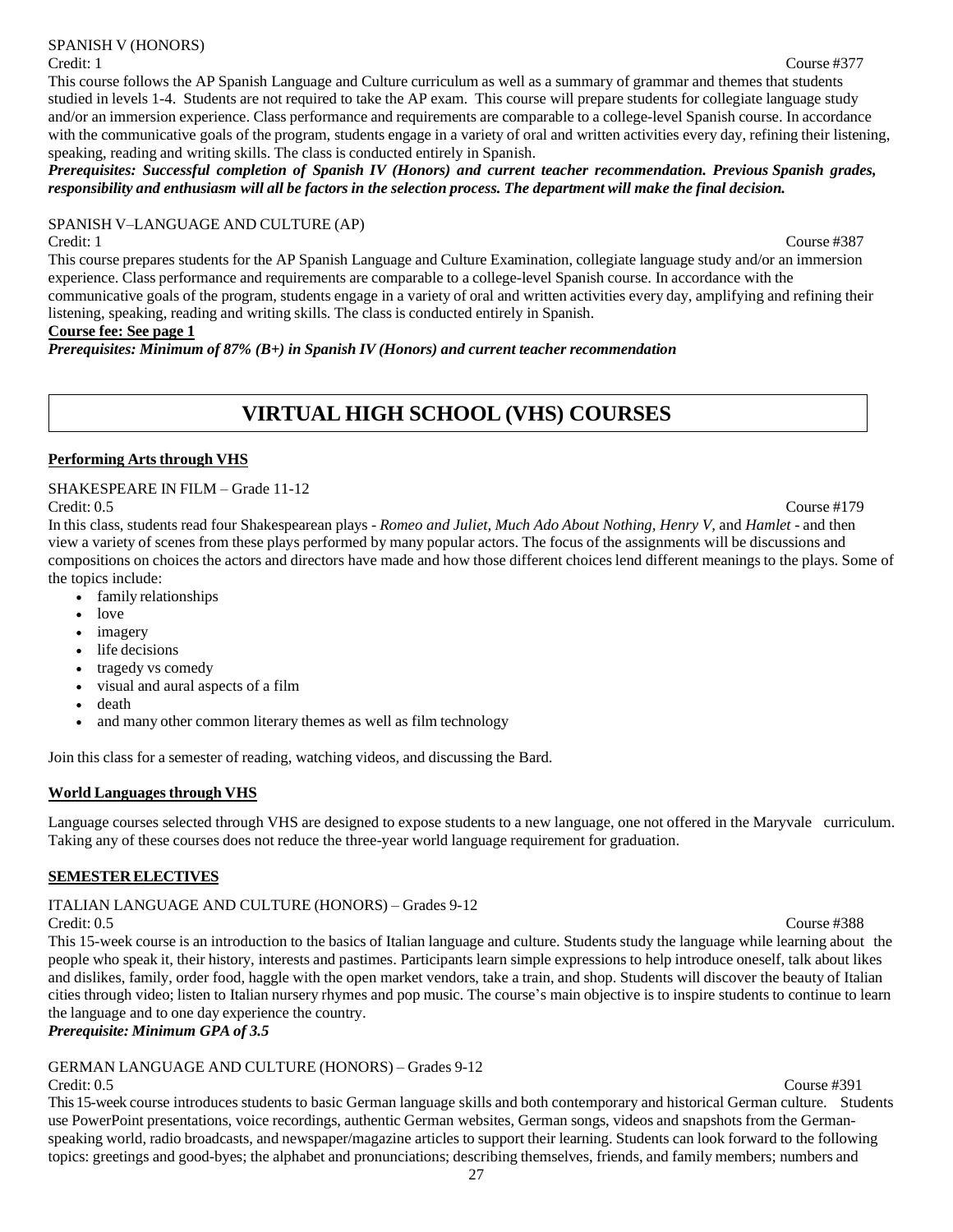counting; telling time; German pronouns and articles; asking and answering basic questions; describing the seasons and weather; describing home; expressing interests and hobbies; talking about food, books, movies, music, and shopping; recognizing basic rules of German word order. Alongside these language components, students will also study: German geography; famous Germans throughout history; contemporary family life; holidays and celebrations; and take a look into modern German history. *Prerequisite: Minimum GPA of 3.5*

MANDARIN CHINESE LANGUAGE AND CULTURE (HONORS) – Grades 9-12

Credit: 0.5 Course #384 This course introduces the essential elements of Chinese language for the novice who has had minimal exposure to the Chinese language and culture. Upon completion, the student will under- stand the basics of Chinese grammar, the origins of Chinese characters and their pronunciation. The course will also introduce the student to a broad range of topics in Chinese culture. Upon completion, the student will have an understanding of what makes Chinese culture unique, as well as differences and similarities between Chinese culture and the student's native culture.

### *Prerequisite: Minimum GPA of 3.5*

RUSSIAN LANGUAGE AND CULTURE (HONORS) - Grades 9-12

Credit 0.5 Course #383 This 15-week course introduces the basics of Russian language and culture. Students will learn simple greetings and introductions, Russian culture and its traditions and explore art, music, literature, traditions, holidays, history, and the people. Students will take a virtual tour of the Hermitage State Museum in St. Petersburg, listen to Russian songs, watch Mariinsky Theater Ballet performances, and enjoy Russian rock. Throughout the course, students will communicate in elementary Russian, form and share opinions and attitudes about Russia and its culture, and compare and analyze the differences and similarities between English and Russian languages. *Prerequisite: Minimum GPA of 3.5*

### **YEAR-LONGELECTIVES**

### AMERICAN SIGN LANGUAGE 1 (ASL) (HONORS) – Grades 9-12

In this introductory course, you will embark on an exciting journey that will provide you with not only a basic level of proficiency in the most widely used sign language, American Sign Language (ASL); this course will also open a profound window of understanding into the world of Deaf culture and history. Regardless of whether you are already in some way connected to that culture, or whether you have had little-to-no contact with Deaf people, you will deepen your appreciation for this rich and dynamic community. *Prerequisite: Minimum GPA of 3.5*

LATIN 1 (HONORS) – Grades 9-12

Credit: 1 Course #395

There are two primary goals of Latin 1. On the one hand, Latin 1 focuses on pronunciation, vocabulary acquisition, and the grammar of the simple Latin sentence, so that the successful student will gain a rudimentary ability to comprehend Latin. On the other hand, Latin 1 enables the successful student to better understand and use English or other languages. A secondary goal is to introduce the student to Roman history and culture, which so heavily influence our own.

### *Prerequisite: Minimum GPA of 3.5*

LATIN 2 (HONORS) – Grades 10-12

Credit: 1 Course #397 Latin 2 is a reading-based exploration of Latin grammar. Students are expected to have completed a Latin I course and know the following grammar points: the five declensions; the six tenses in the active voice for the four conjugations and irregular verbs; first, second and third declension adjectives and adverbs; and the demonstrative pronouns hic, ille, and is. The three main goals for the course are: learning grammar and vocabulary and continuing to explore the culture and history of the Romans through research, projects, and discussions. The third goal is to further students' pursuit of the world of the Romans and its impact on today's world. *Prerequisite: Minimum GPA of 3.5*

### PORTUGUESE I (HONORS) - Grades 9-12

The primary goal of this course is to acquaint students with the Portuguese language and culture and develop the abilities to communicate and think in Portuguese. The practice with the Portuguese language will mainly involve skills of listening and speaking, but also reading and writing. Introductory knowledge of the Portuguese people, language and culture will be a focal point in this course. Students will write a weekly journal, participate in discussions and debates, listen to online music, complete online grammar activities and engage in some group and individual projects.

<span id="page-29-0"></span>*Prerequisite: Minimum GPA of 3.5*

### Credit: 1 Course #389